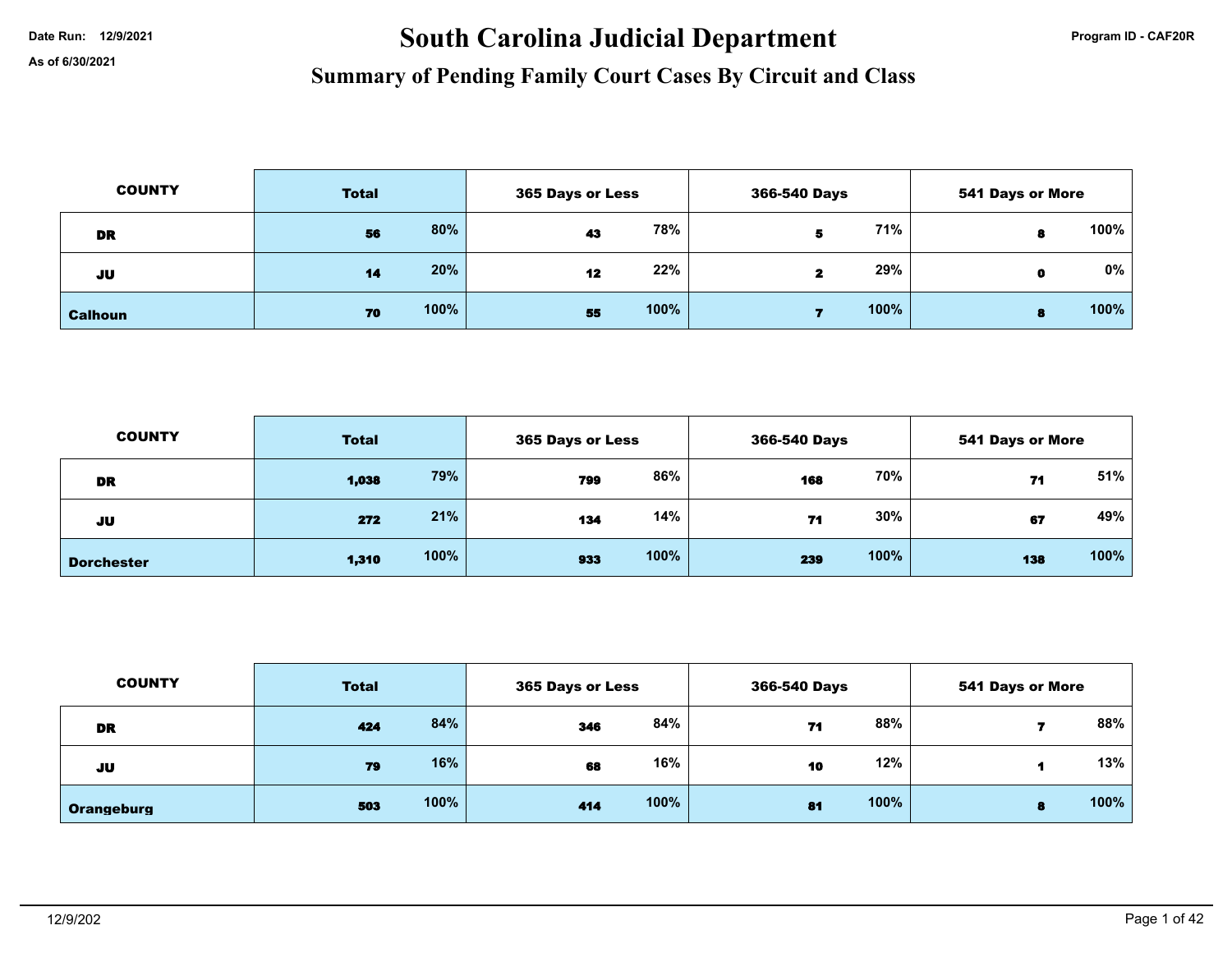# Date Run: 12/9/2021 **Carolina Judicial Department Program ID - CAF20R**

### **Summary of Pending Family Court Cases By Circuit and Class**

Number of Pending Family Court Cases in Circuit 01 / Percent of Pending Cases Statewide: 1,883 / 5% 1,883 / 5%

| <b>CIRCUIT</b> | <b>Total</b> |      | 365 Days or Less |      | 366-540 Days |      | 541 Days or More |      |
|----------------|--------------|------|------------------|------|--------------|------|------------------|------|
| <b>DR</b>      | 1,518        | 81%  | 1,188            | 85%  | 244          | 75%  | 86               | 56%  |
| JU             | 365          | 19%  | 214              | 15%  | 83           | 25%  | 68               | 44%  |
| 01             | 1,883        | 100% | 1,402            | 100% | 327          | 100% | 154              | 100% |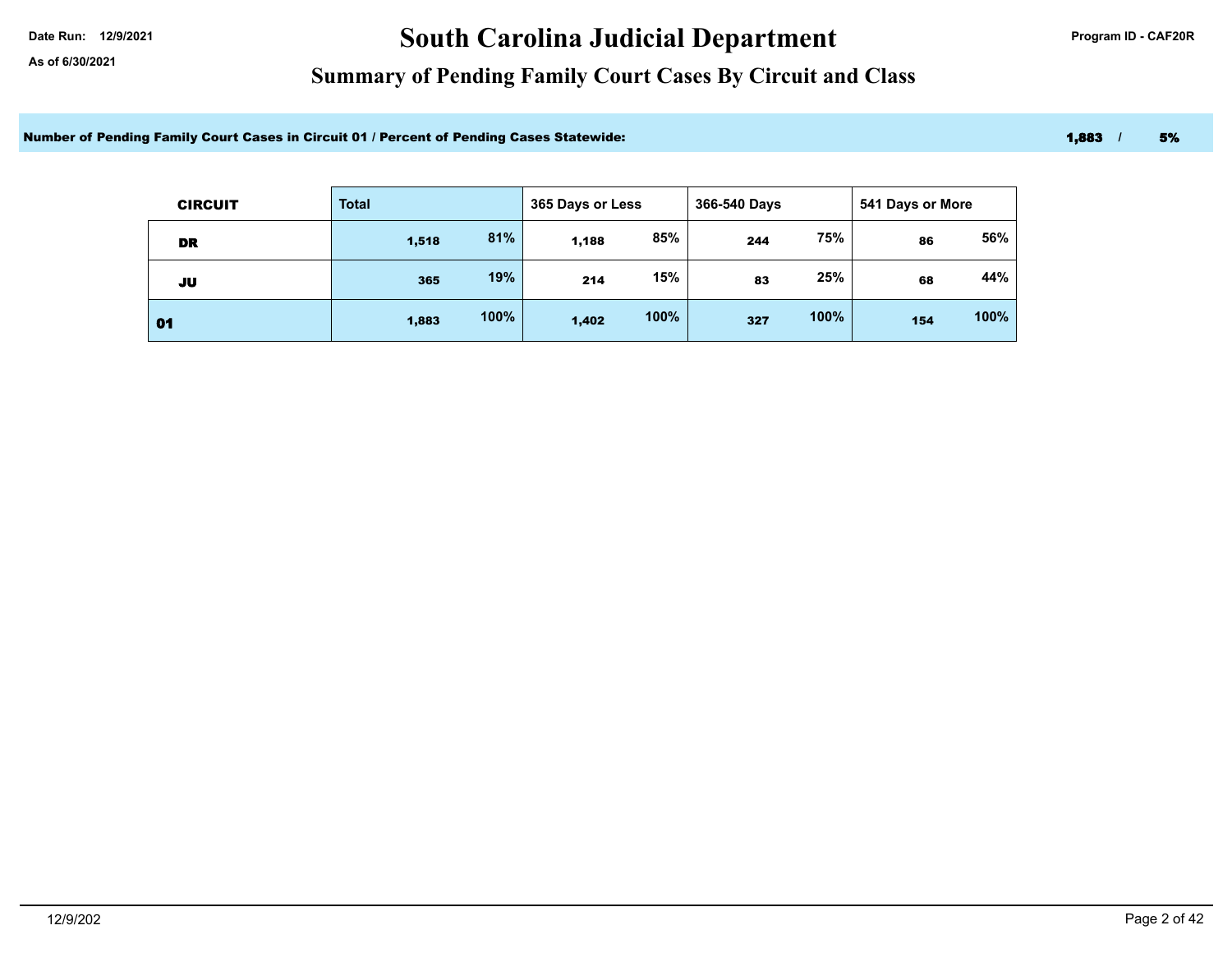# Date Run: 12/9/2021 **South Carolina Judicial Department Program ID - CAF20R**

| <b>COUNTY</b> | <b>Total</b> |      |     | 365 Days or Less |     | 366-540 Days |    | <b>541 Days or More</b> |  |
|---------------|--------------|------|-----|------------------|-----|--------------|----|-------------------------|--|
| <b>DR</b>     | 1,028        | 93%  | 779 | 92%              | 181 | 98%          | 68 | 94%                     |  |
| JU            | 76           | 7%   | 68  | 8%               |     | 2%           |    | 6%                      |  |
| <b>Aiken</b>  | 1,104        | 100% | 847 | 100%             | 185 | 100%         | 72 | 100%                    |  |

| <b>COUNTY</b>  | <b>Total</b> | 365 Days or Less | 366-540 Days | <b>541 Days or More</b> |  |
|----------------|--------------|------------------|--------------|-------------------------|--|
| DR             | 64%<br>50    | 69%<br>48        | 50%<br>2     | 0%                      |  |
| JU             | 36%<br>28    | 31%<br>22        | 50%<br>2     | 100%                    |  |
| <b>Bamberg</b> | 100%<br>78   | 100%<br>70       | 100%<br>4    | 100%                    |  |

| <b>COUNTY</b>   | <b>Total</b> |      |     | 365 Days or Less |    | 366-540 Days |   | <b>541 Days or More</b> |  |
|-----------------|--------------|------|-----|------------------|----|--------------|---|-------------------------|--|
| <b>DR</b>       | 160          | 88%  | 131 | 87%              | 21 | 88%          | 8 | 100%                    |  |
| JU              | 22           | 12%  | 19  | 13%              | з  | 13%          | 0 | 0%                      |  |
| <b>Barnwell</b> | 182          | 100% | 150 | 100%             | 24 | 100%         | 8 | 100%                    |  |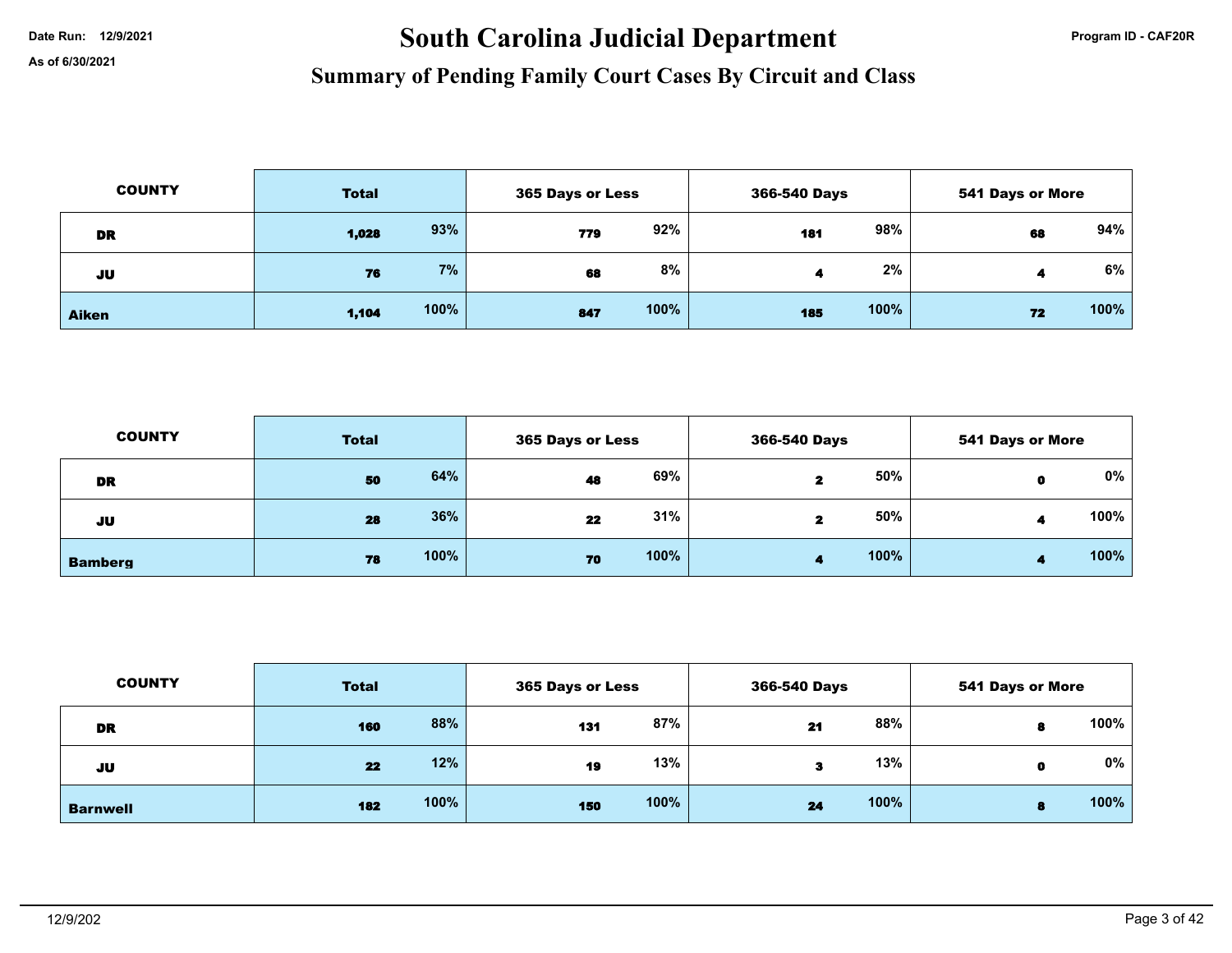# Date Run: 12/9/2021 **Carolina Judicial Department Program ID - CAF20R**

### **Summary of Pending Family Court Cases By Circuit and Class**

Number of Pending Family Court Cases in Circuit 02 / Percent of Pending Cases Statewide: 1,364 / 1,364 / 4%

| <b>CIRCUIT</b> | <b>Total</b> |      | 365 Days or Less |      | 366-540 Days |      | 541 Days or More |      |
|----------------|--------------|------|------------------|------|--------------|------|------------------|------|
| DR             | 1,238        | 91%  | 958              | 90%  | 204          | 96%  | 76               | 90%  |
| JU             | 126          | 9%   | 109              | 10%  | 9            | 4%   | 8                | 10%  |
| 02             | 1,364        | 100% | 1,067            | 100% | 213          | 100% | 84               | 100% |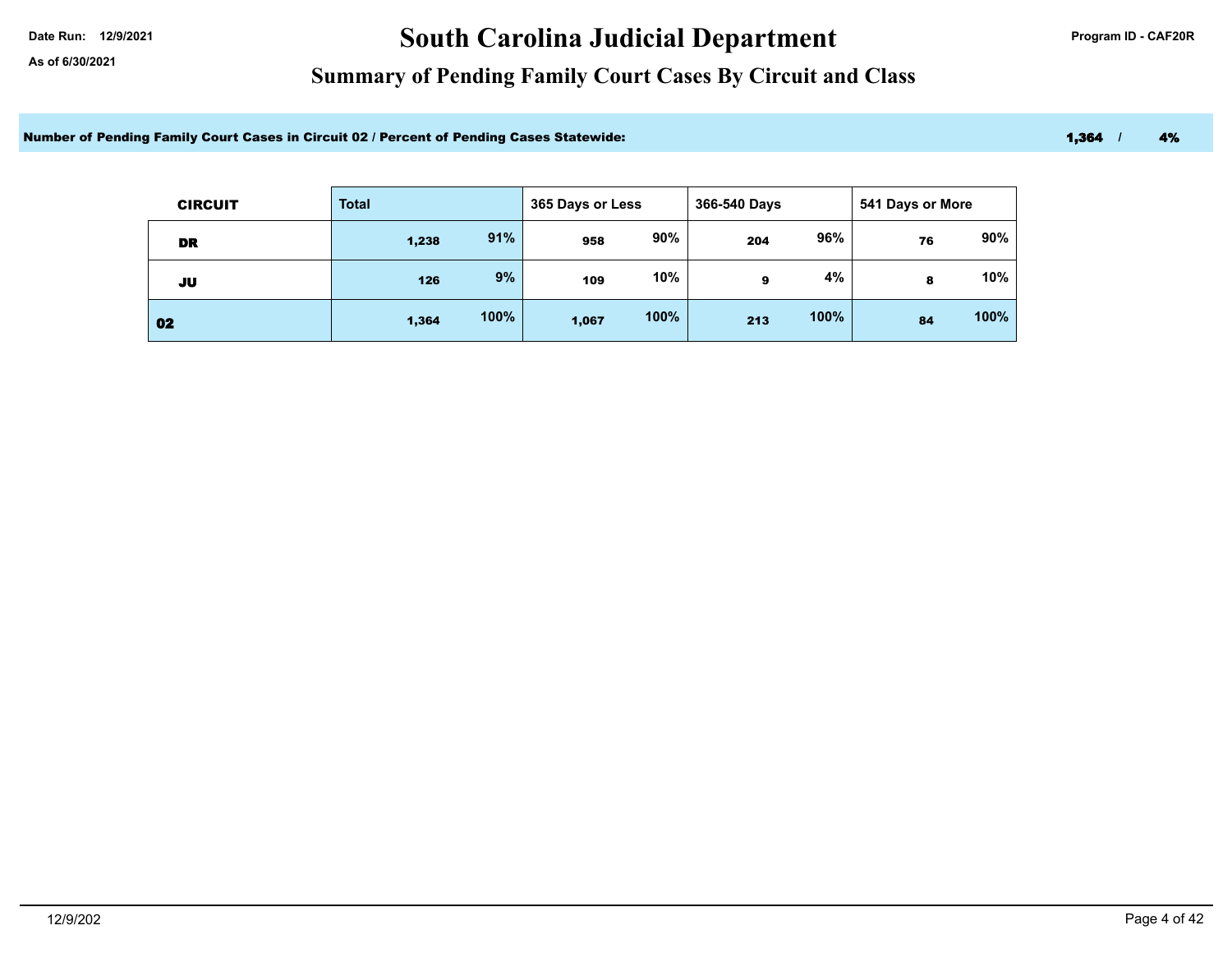# Date Run: 12/9/2021 **South Carolina Judicial Department Program ID - CAF20R**

| <b>COUNTY</b>    | <b>Total</b> |      |     | 365 Days or Less |    | 366-540 Days |    | <b>541 Days or More</b> |  |
|------------------|--------------|------|-----|------------------|----|--------------|----|-------------------------|--|
| <b>DR</b>        | 204          | 94%  | 153 | 95%              | 29 | 94%          | 22 | 88%                     |  |
| JU               | 13           | 6%   |     | 5%               | 2  | 6%           | з  | 12%                     |  |
| <b>Clarendon</b> | 217          | 100% | 161 | 100%             | 31 | 100%         | 25 | 100%                    |  |

| <b>COUNTY</b> | <b>Total</b> |      | 365 Days or Less |      | 366-540 Days    |      | <b>541 Days or More</b> |      |
|---------------|--------------|------|------------------|------|-----------------|------|-------------------------|------|
| DR            | 92           | 94%  | 66               | 92%  | 11              | 100% | 15                      | 100% |
| JU            | Ð            | 6%   |                  | 8%   | $\mathbf o$     | 0%   |                         | 0%   |
| Lee           | 98           | 100% | 72               | 100% | $\overline{11}$ | 100% | 15                      | 100% |

| <b>COUNTY</b> | <b>Total</b> |      |     | 365 Days or Less |     | 366-540 Days |    | 541 Days or More |  |
|---------------|--------------|------|-----|------------------|-----|--------------|----|------------------|--|
| <b>DR</b>     | 640          | 92%  | 464 | 92%              | 93  | 89%          | 83 | 94%              |  |
| JU            | 59           | 8%   | 42  | 8%               | 12  | 11%          | 5  | 6%               |  |
| <b>Sumter</b> | 699          | 100% | 506 | 100%             | 105 | 100%         | 88 | 100%             |  |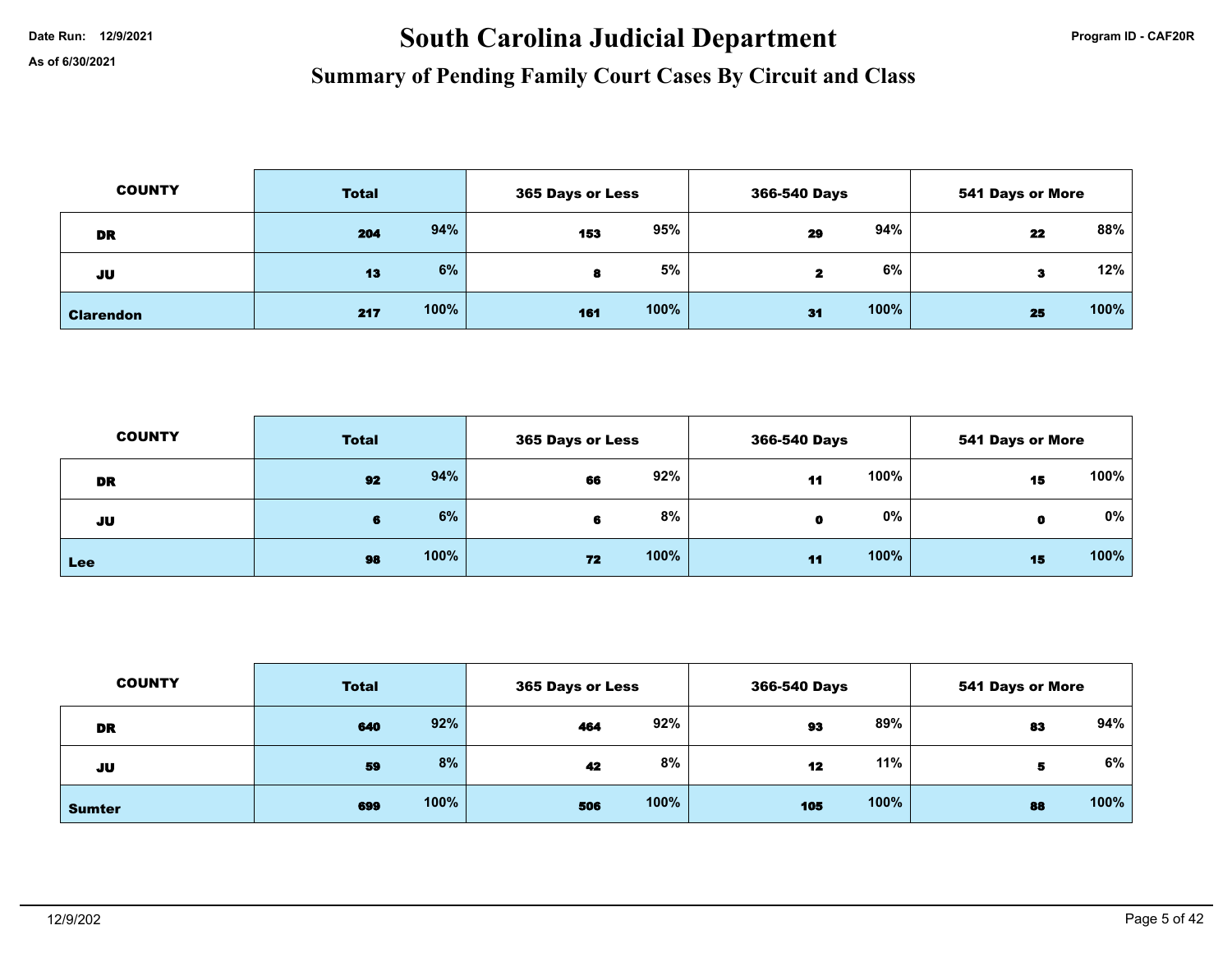# Date Run: 12/9/2021 **South Carolina Judicial Department Program ID - CAF20R**

| <b>COUNTY</b> | <b>Total</b> |      | 365 Days or Less |      | 366-540 Days |      | 541 Days or More |      |
|---------------|--------------|------|------------------|------|--------------|------|------------------|------|
| DR            | 144          | 75%  | 117              | 75%  | 11           | 69%  | 16               | 76%  |
| JU            | 48           | 25%  | 38               | 25%  |              | 31%  | Ð                | 24%  |
| Williamsburg  | 192          | 100% | 155              | 100% | 16           | 100% | 21               | 100% |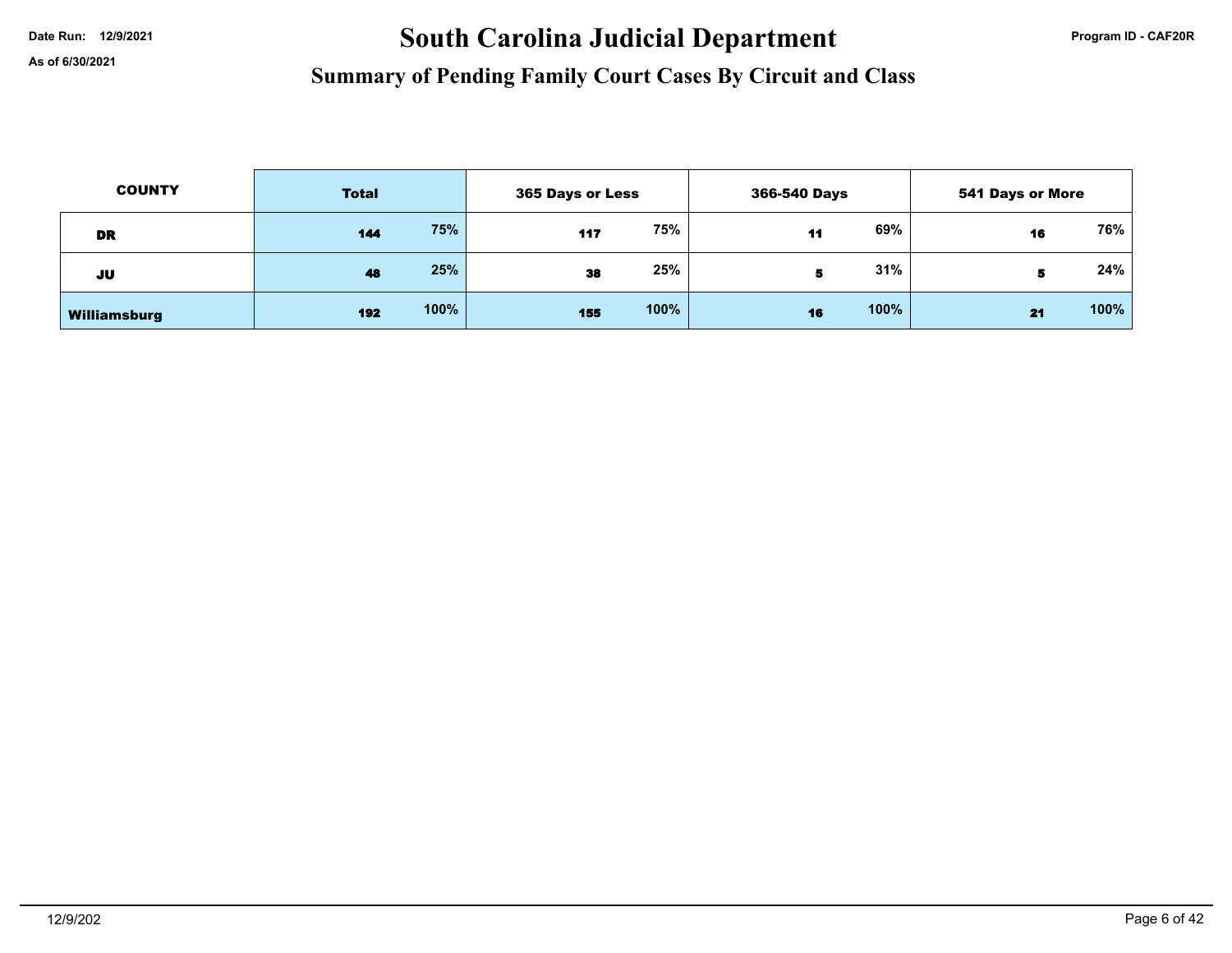# Date Run: 12/9/2021 **Carolina Judicial Department Program ID - CAF20R**

### **Summary of Pending Family Court Cases By Circuit and Class**

Number of Pending Family Court Cases in Circuit 03 / Percent of Pending Cases Statewide: 1,206 1,206 1,206 1,206 1,206 1,206 1,206 1,206 1,206 1,206 1,206 1,206 1,206 1,206 1,206 1,206 1,206 1,206 1,206 1,206 1,206 1,206 1

| <b>CIRCUIT</b> | <b>Total</b> |      | 365 Days or Less |      | 366-540 Days |      | 541 Days or More |      |
|----------------|--------------|------|------------------|------|--------------|------|------------------|------|
| DR             | 1,080        | 90%  | 800              | 89%  | 144          | 88%  | 136              | 91%  |
| JU             | 126          | 10%  | 94               | 11%  | 19           | 12%  | 13               | 9%   |
| 03             | 1,206        | 100% | 894              | 100% | 163          | 100% | 149              | 100% |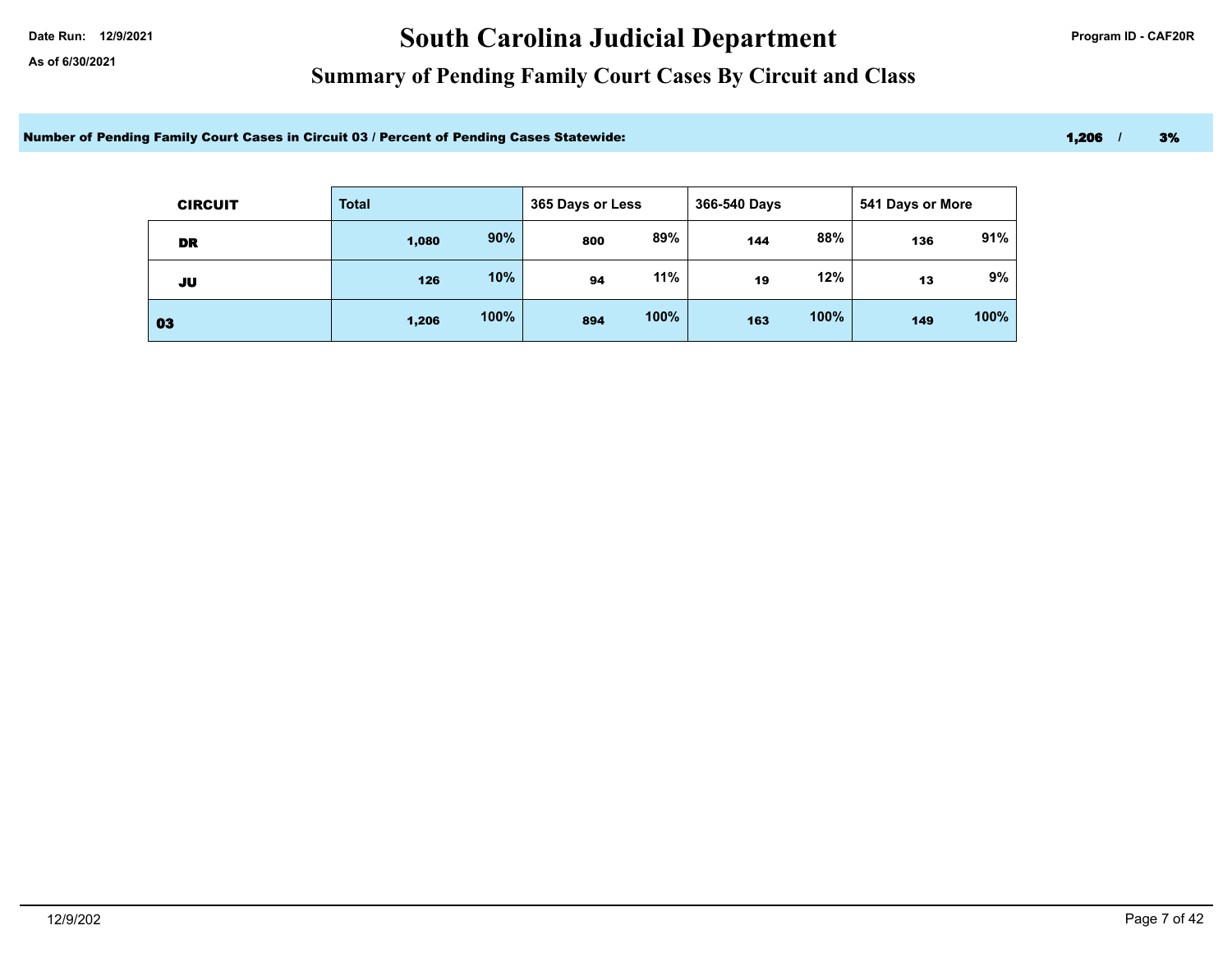# Date Run: 12/9/2021 **South Carolina Judicial Department Program ID - CAF20R**

| <b>COUNTY</b>       | <b>Total</b> |      | 365 Days or Less |      | 366-540 Days |      | <b>541 Days or More</b> |      |
|---------------------|--------------|------|------------------|------|--------------|------|-------------------------|------|
| DR                  | 325          | 78%  | 200              | 78%  | 48           | 76%  | 77                      | 76%  |
| JU                  | 94           | 22%  | 55               | 22%  | 15           | 24%  | 24                      | 24%  |
| <b>Chesterfield</b> | 419          | 100% | 255              | 100% | 63           | 100% | 101                     | 100% |

| <b>COUNTY</b>     | <b>Total</b> |      | <b>365 Days or Less</b> |      | 366-540 Days |      | <b>541 Days or More</b> |      |
|-------------------|--------------|------|-------------------------|------|--------------|------|-------------------------|------|
| DR                | 429          | 82%  | 315                     | 87%  | 69           | 79%  | 45                      | 61%  |
| JU                | 94           | 18%  | 47                      | 13%  | 18           | 21%  | 29                      | 39%  |
| <b>Darlington</b> | 523          | 100% | 362                     | 100% | 87           | 100% | 74                      | 100% |

| <b>COUNTY</b> | <b>Total</b> |      | 365 Days or Less |      | 366-540 Days |      | <b>541 Days or More</b> |      |
|---------------|--------------|------|------------------|------|--------------|------|-------------------------|------|
| <b>DR</b>     | 231          | 66%  | 153              | 59%  | 25           | 83%  | 53                      | 85%  |
| JU            | 121          | 34%  | 107              | 41%  | 5.           | 17%  | 9                       | 15%  |
| <b>Dillon</b> | 352          | 100% | 260              | 100% | 30           | 100% | 62                      | 100% |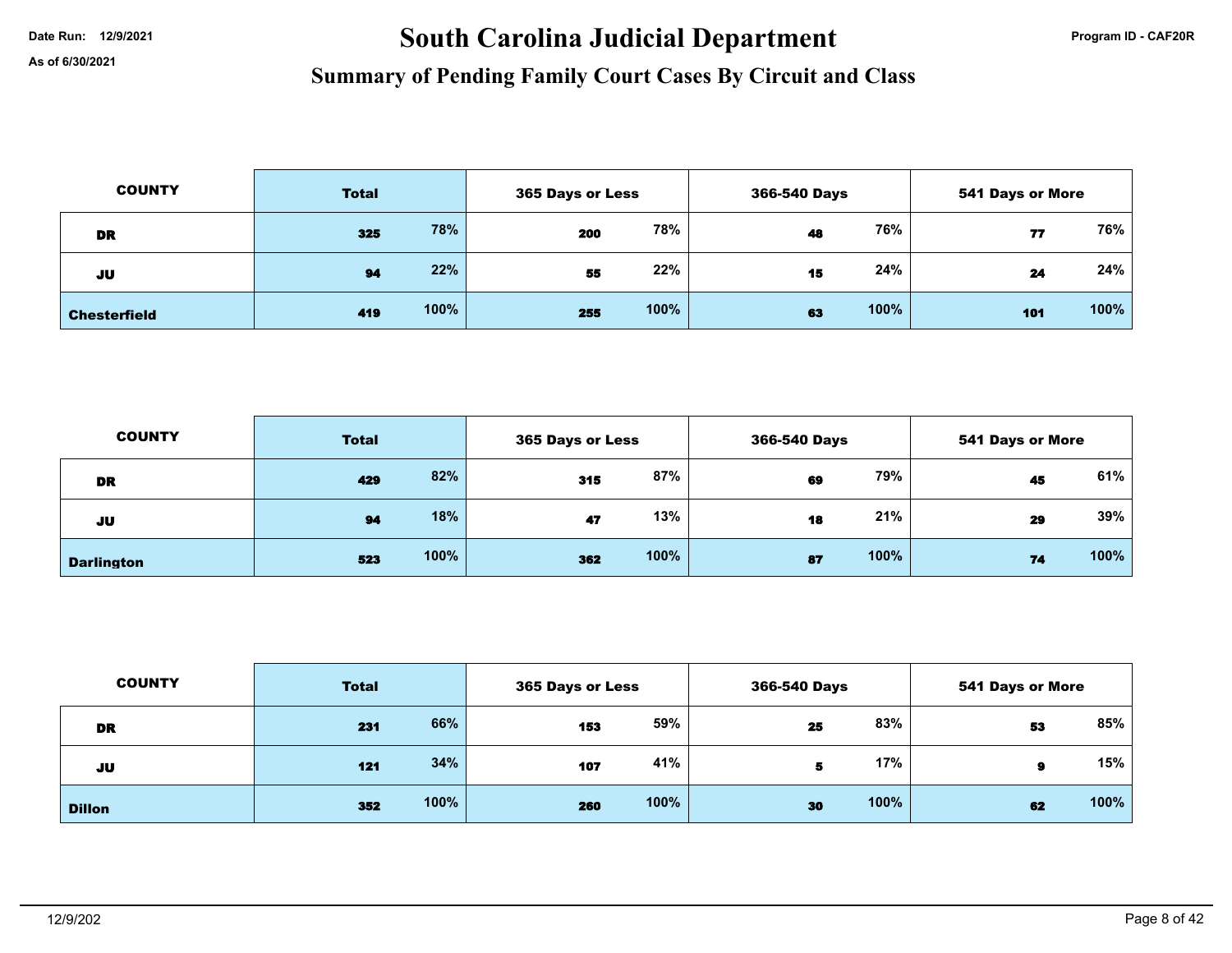# Date Run: 12/9/2021 **South Carolina Judicial Department Program ID - CAF20R**

| <b>COUNTY</b>   | <b>Total</b> |      | 365 Days or Less |      | 366-540 Days |      | 541 Days or More |        |
|-----------------|--------------|------|------------------|------|--------------|------|------------------|--------|
| <b>DR</b>       | 166          | 69%  | 124              | 78%  | 32           | 76%  | 10               | $26\%$ |
| JU              | 74           | 31%  | 35               | 22%  | 10           | 24%  | 29               | 74%    |
| <b>Marlboro</b> | 240          | 100% | 159              | 100% | 42           | 100% | 39               | 100%   |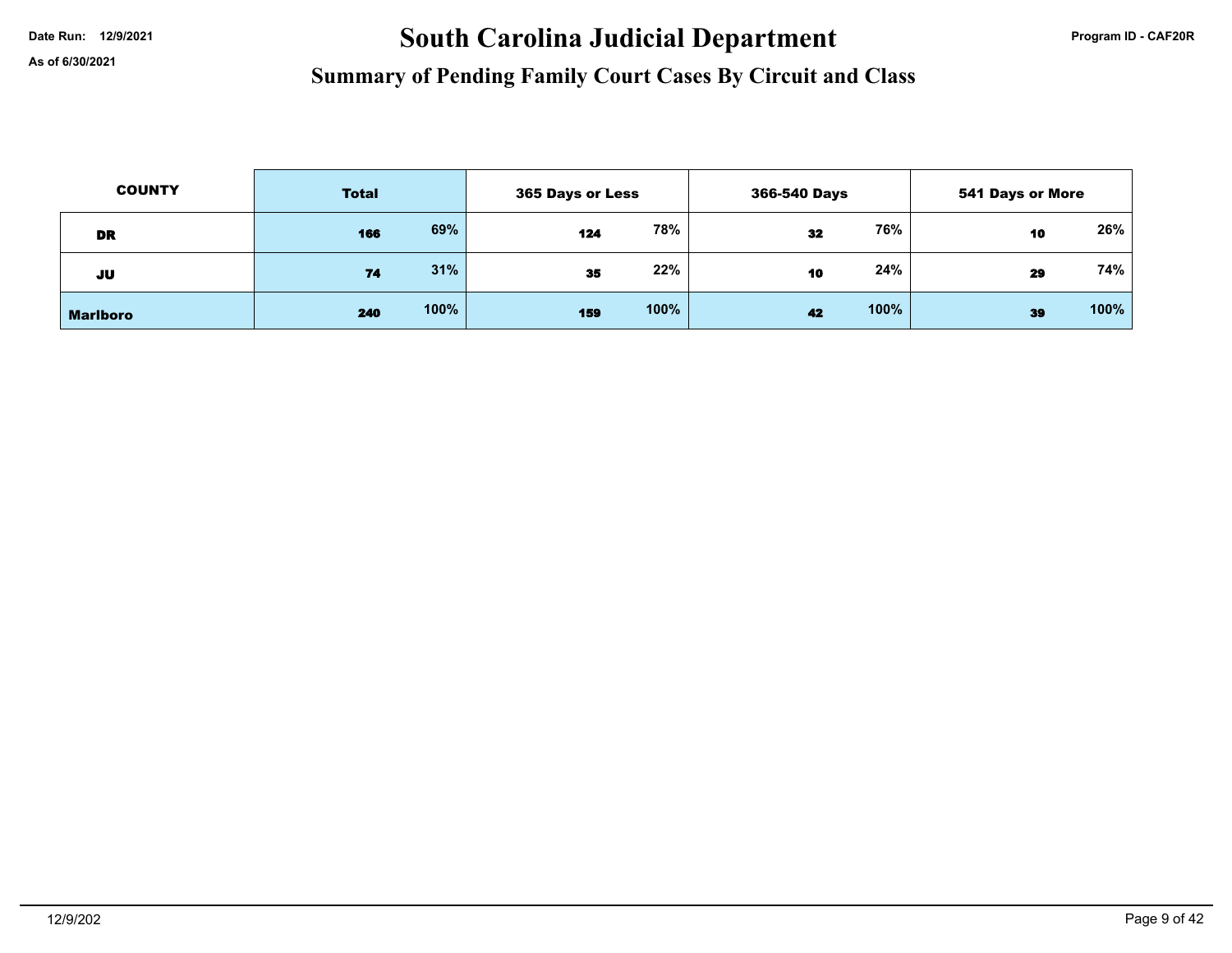# Date Run: 12/9/2021 **Carolina Judicial Department Program ID - CAF20R**

### **Summary of Pending Family Court Cases By Circuit and Class**

Number of Pending Family Court Cases in Circuit 04 / Percent of Pending Cases Statewide: 1,534 / 1,534 / 4%

| <b>CIRCUIT</b> | <b>Total</b> |      | 365 Days or Less |      | 366-540 Days |      | 541 Days or More |      |
|----------------|--------------|------|------------------|------|--------------|------|------------------|------|
| DR             | 1,151        | 75%  | 792              | 76%  | 174          | 78%  | 185              | 67%  |
| JU             | 383          | 25%  | 244              | 24%  | 48           | 22%  | 91               | 33%  |
| 04             | 1,534        | 100% | 1,036            | 100% | 222          | 100% | 276              | 100% |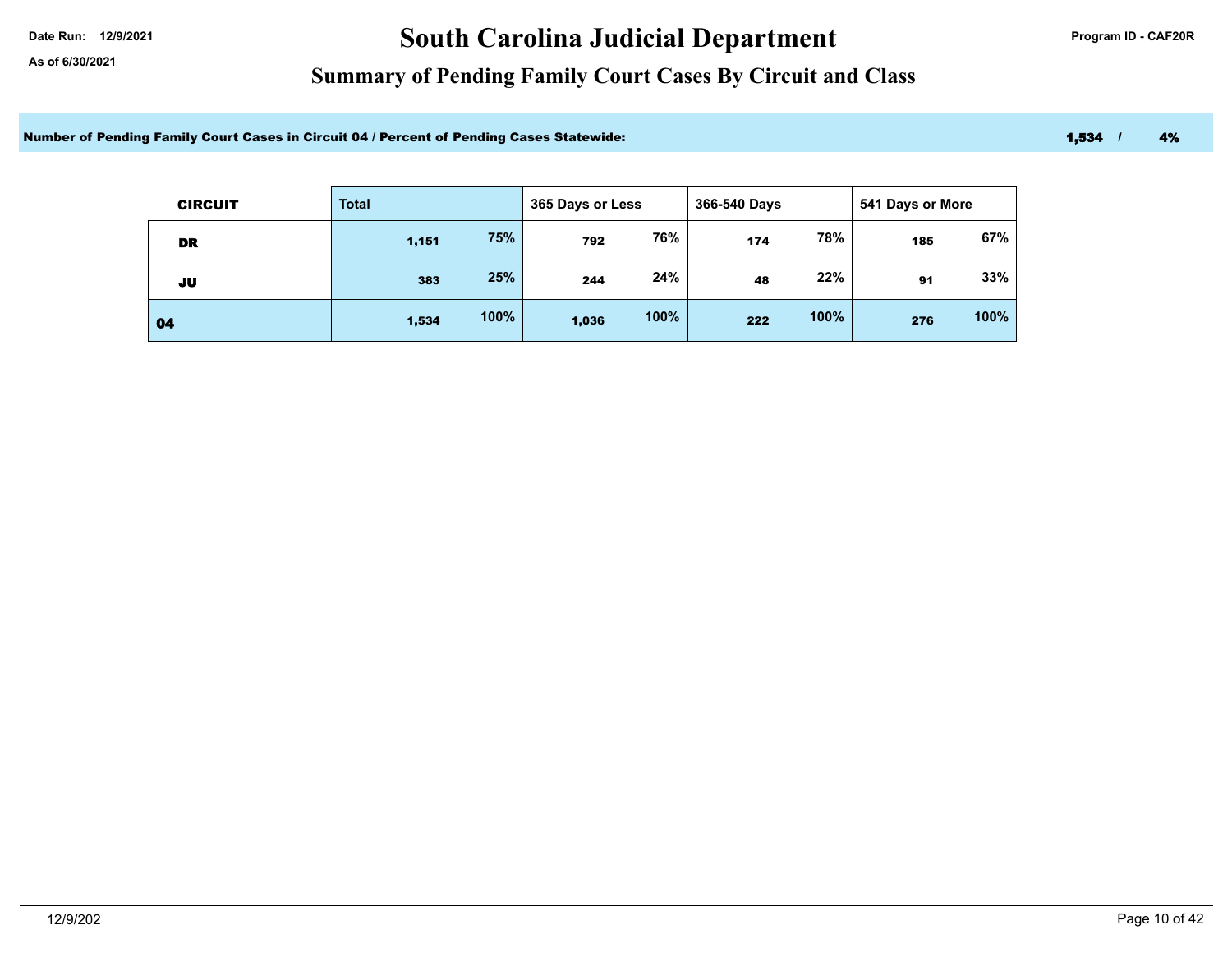# Date Run: 12/9/2021 **Carolina Judicial Department Program ID - CAF20R**

| <b>COUNTY</b>  | <b>Total</b> |      | <b>365 Days or Less</b> |      | 366-540 Days |      | 541 Days or More |      |
|----------------|--------------|------|-------------------------|------|--------------|------|------------------|------|
| DR             | 533          | 85%  | 373                     | 86%  | 71           | 90%  | 89               | 76%  |
| JU             | 97           | 15%  | 61                      | 14%  |              | 10%  | 28               | 24%  |
| <b>Kershaw</b> | 630          | 100% | 434                     | 100% | 79           | 100% | 117              | 100% |

| <b>COUNTY</b>   | <b>Total</b> |      | 365 Days or Less |      | 366-540 Days |      | 541 Days or More |      |
|-----------------|--------------|------|------------------|------|--------------|------|------------------|------|
| DR              | 2,937        | 85%  | 1,810            | 80%  | 476          | 92%  | 651              | 95%  |
| JU              | 520          | 15%  | 441              | 20%  | 44           | 8%   | 35               | 5%   |
| <b>Richland</b> | 3,457        | 100% | 2,251            | 100% | 520          | 100% | 686              | 100% |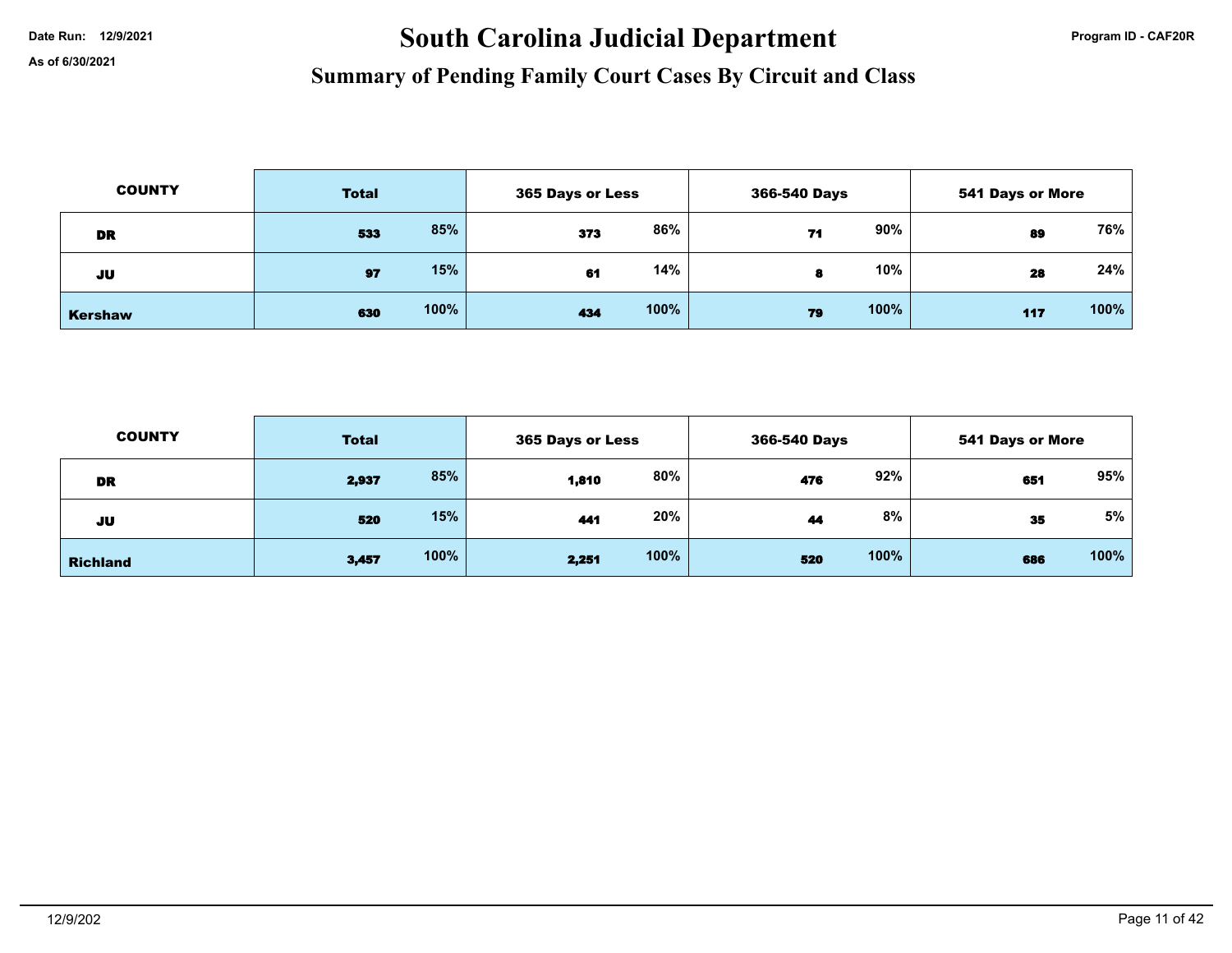# Date Run: 12/9/2021 **Carolina Judicial Department Program ID - CAF20R**

### **Summary of Pending Family Court Cases By Circuit and Class**

Number of Pending Family Court Cases in Circuit 05 / Percent of Pending Cases Statewide: 4,087 / 11%

| <b>CIRCUIT</b> | <b>Total</b> |      | 365 Days or Less |      | 366-540 Days |      | 541 Days or More |      |
|----------------|--------------|------|------------------|------|--------------|------|------------------|------|
| DR             | 3,470        | 85%  | 2,183            | 81%  | 547          | 91%  | 740              | 92%  |
| JU             | 617          | 15%  | 502              | 19%  | 52           | 9%   | 63               | 8%   |
| 05             | 4,087        | 100% | 2,685            | 100% | 599          | 100% | 803              | 100% |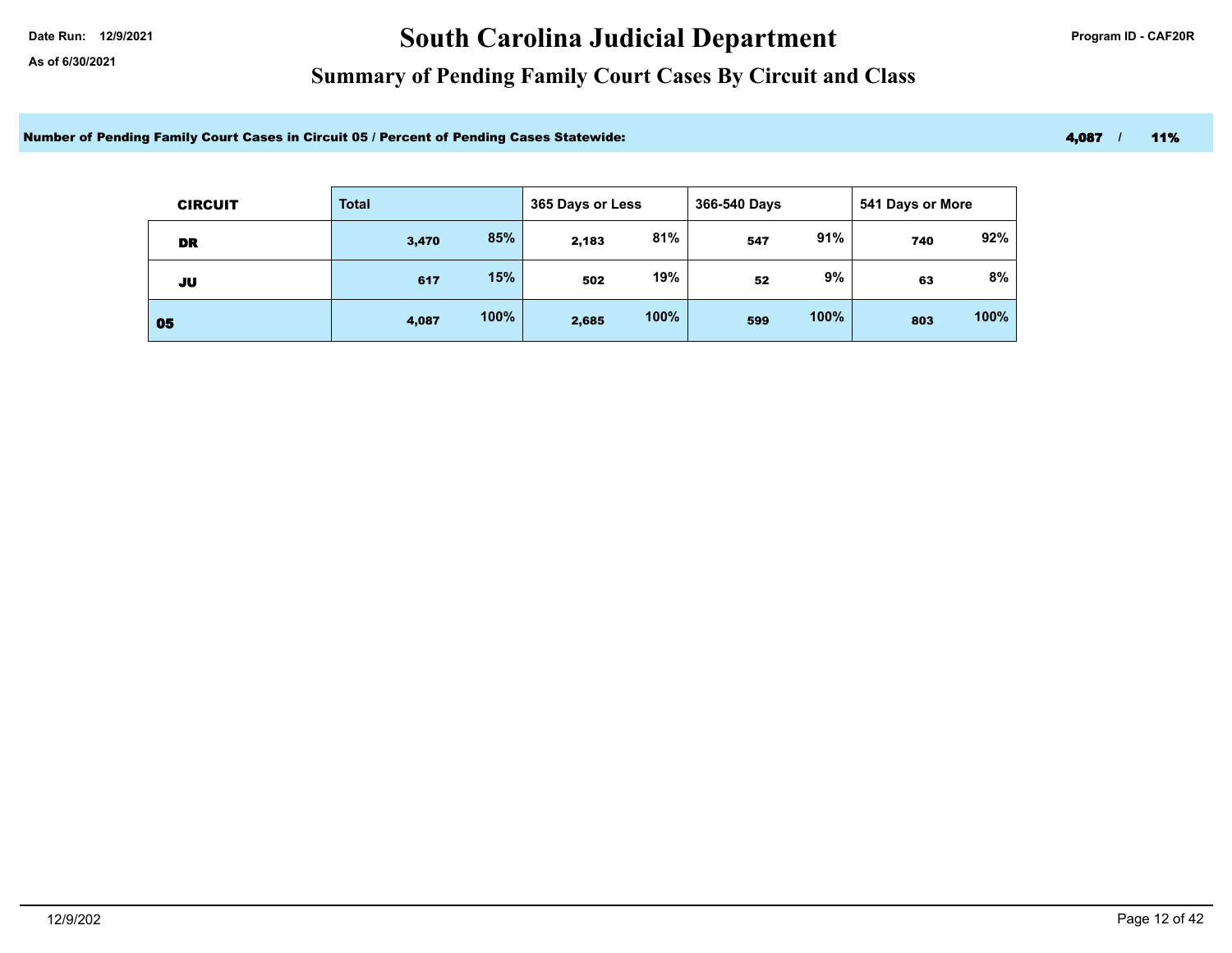# Date Run: 12/9/2021 **South Carolina Judicial Department Program ID - CAF20R**

| <b>COUNTY</b>  | <b>Total</b> |      | 365 Days or Less |      | 366-540 Days |       | <b>541 Days or More</b> |      |
|----------------|--------------|------|------------------|------|--------------|-------|-------------------------|------|
| <b>DR</b>      | 179          | 90%  | 127              | 89%  | 23           | 100%  | 29                      | 85%  |
| JU             | 20           | 10%  | 15               | 11%  | o            | $0\%$ | 5                       | 15%  |
| <b>Chester</b> | 199          | 100% | 142              | 100% | 23           | 100%  | 34                      | 100% |

| <b>COUNTY</b>    | <b>Total</b> |      | 365 Days or Less |      | 366-540 Days |      | <b>541 Days or More</b> |      |
|------------------|--------------|------|------------------|------|--------------|------|-------------------------|------|
| <b>DR</b>        | 190          | 64%  | 104              | 55%  | 47           | 82%  | 39                      | 81%  |
| JU               | 105          | 36%  | 86               | 45%  | 10           | 18%  | я                       | 19%  |
| <b>Fairfield</b> | 295          | 100% | 190              | 100% | 57           | 100% | 48                      | 100% |

| <b>COUNTY</b>    | <b>Total</b> |      | <b>365 Days or Less</b> |      | 366-540 Days |      | <b>541 Days or More</b> |      |
|------------------|--------------|------|-------------------------|------|--------------|------|-------------------------|------|
| <b>DR</b>        | 476          | 89%  | 372                     | 88%  | 68           | 94%  | 36                      | 92%  |
| JU               | 57           | 11%  | 50                      | 12%  |              | 6%   | з                       | 8%   |
| <b>Lancaster</b> | 533          | 100% | 422                     | 100% | 72           | 100% | 39                      | 100% |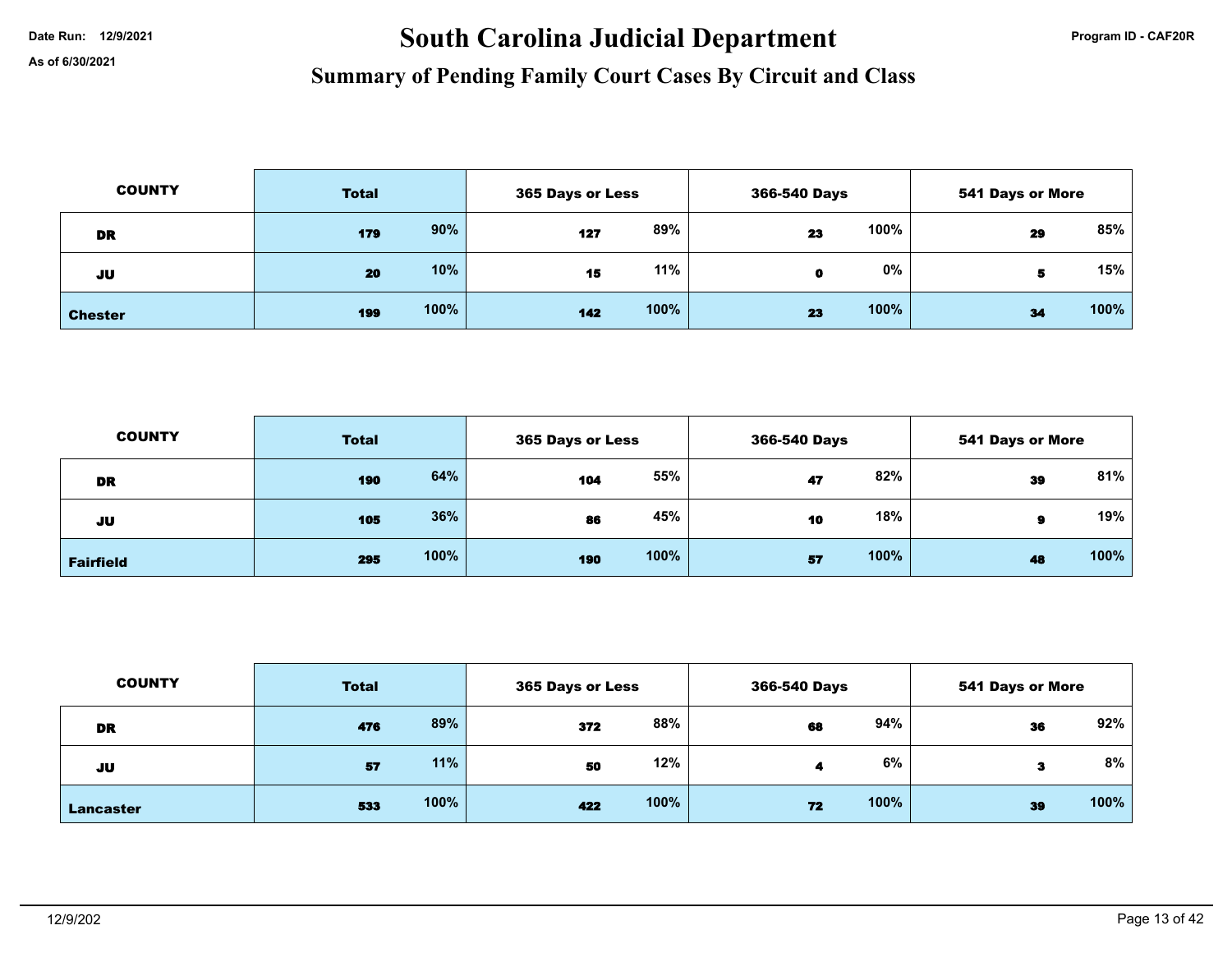# Date Run: 12/9/2021 **Carolina Judicial Department Program ID - CAF20R**

### **Summary of Pending Family Court Cases By Circuit and Class**

Number of Pending Family Court Cases in Circuit 06 / Percent of Pending Cases Statewide: 1,007 / 3% 1,027 / 3%

| <b>CIRCUIT</b> | <b>Total</b> |      | 365 Days or Less |      | 366-540 Days |      | 541 Days or More |      |  |
|----------------|--------------|------|------------------|------|--------------|------|------------------|------|--|
| DR             | 845          | 82%  | 603              | 80%  | 138          | 91%  | 104              | 86%  |  |
| JU             | 182          | 18%  | 151              | 20%  | 14           | 9%   | 17               | 14%  |  |
| 06             | 1,027        | 100% | 754              | 100% | 152          | 100% | 121              | 100% |  |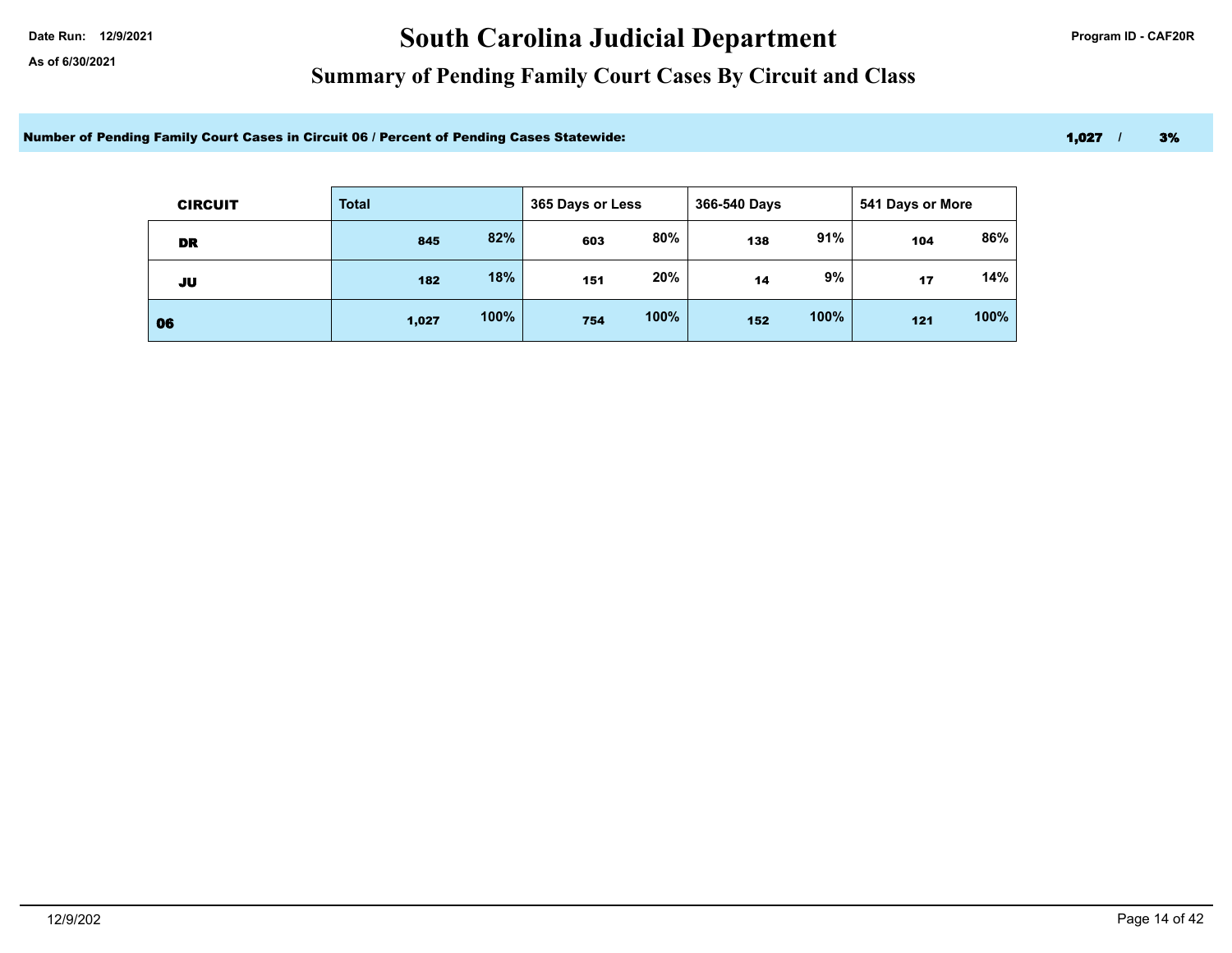# Date Run: 12/9/2021 **South Carolina Judicial Department Program ID - CAF20R**

| <b>COUNTY</b>   | <b>Total</b> |      | 365 Days or Less |      | 366-540 Days |      | <b>541 Days or More</b> |      |
|-----------------|--------------|------|------------------|------|--------------|------|-------------------------|------|
| DR              | 326          | 69%  | 287              | 72%  | 34           | 60%  | 5                       | 25%  |
| JU              | 147          | 31%  | 109              | 28%  | 23           | 40%  | 15                      | 75%  |
| <b>Cherokee</b> | 473          | 100% | 396              | 100% | 57           | 100% | 20                      | 100% |

| <b>COUNTY</b>      | <b>Total</b> |      | 365 Days or Less |      | 366-540 Days |      | 541 Days or More |      |
|--------------------|--------------|------|------------------|------|--------------|------|------------------|------|
| <b>DR</b>          | 1,888        | 85%  | 1,462            | 87%  | 298          | 86%  | 128              | 68%  |
| JU                 | 333          | 15%  | 226              | 13%  | 48           | 14%  | 59               | 32%  |
| <b>Spartanburg</b> | 2,221        | 100% | 1,688            | 100% | 346          | 100% | 187              | 100% |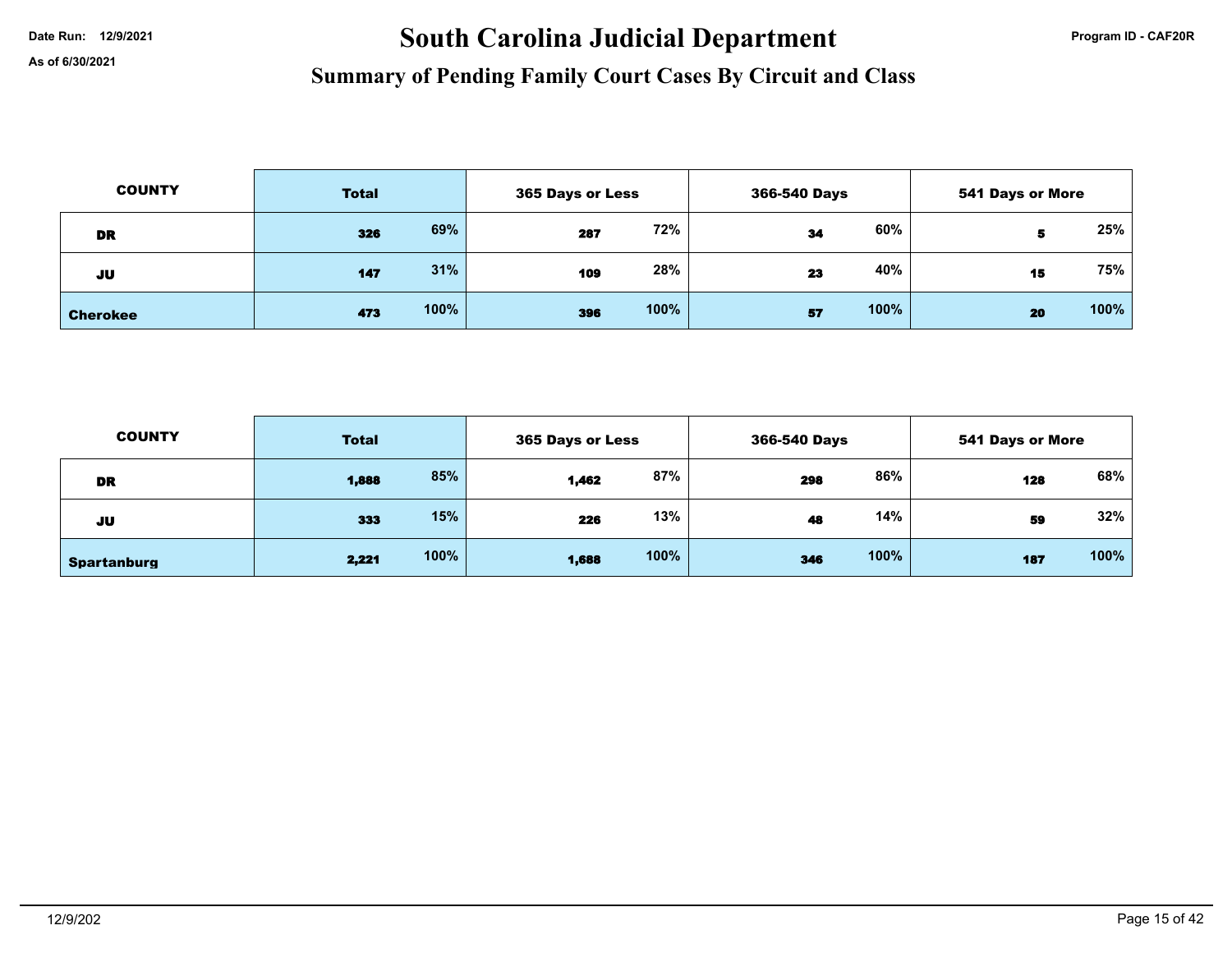# Date Run: 12/9/2021 **Carolina Judicial Department Program ID - CAF20R**

### **Summary of Pending Family Court Cases By Circuit and Class**

Number of Pending Family Court Cases in Circuit 07 / Percent of Pending Cases Statewide: 2,694 / 2,694 / 7%

| <b>CIRCUIT</b> | <b>Total</b> |      | 365 Days or Less |      | 366-540 Days<br>541 Days or More |      |     |      |
|----------------|--------------|------|------------------|------|----------------------------------|------|-----|------|
| DR             | 2,214        | 82%  | 1,749            | 84%  | 332                              | 82%  | 133 | 64%  |
| JU             | 480          | 18%  | 335              | 16%  | 71                               | 18%  | 74  | 36%  |
| 07             | 2,694        | 100% | 2,084            | 100% | 403                              | 100% | 207 | 100% |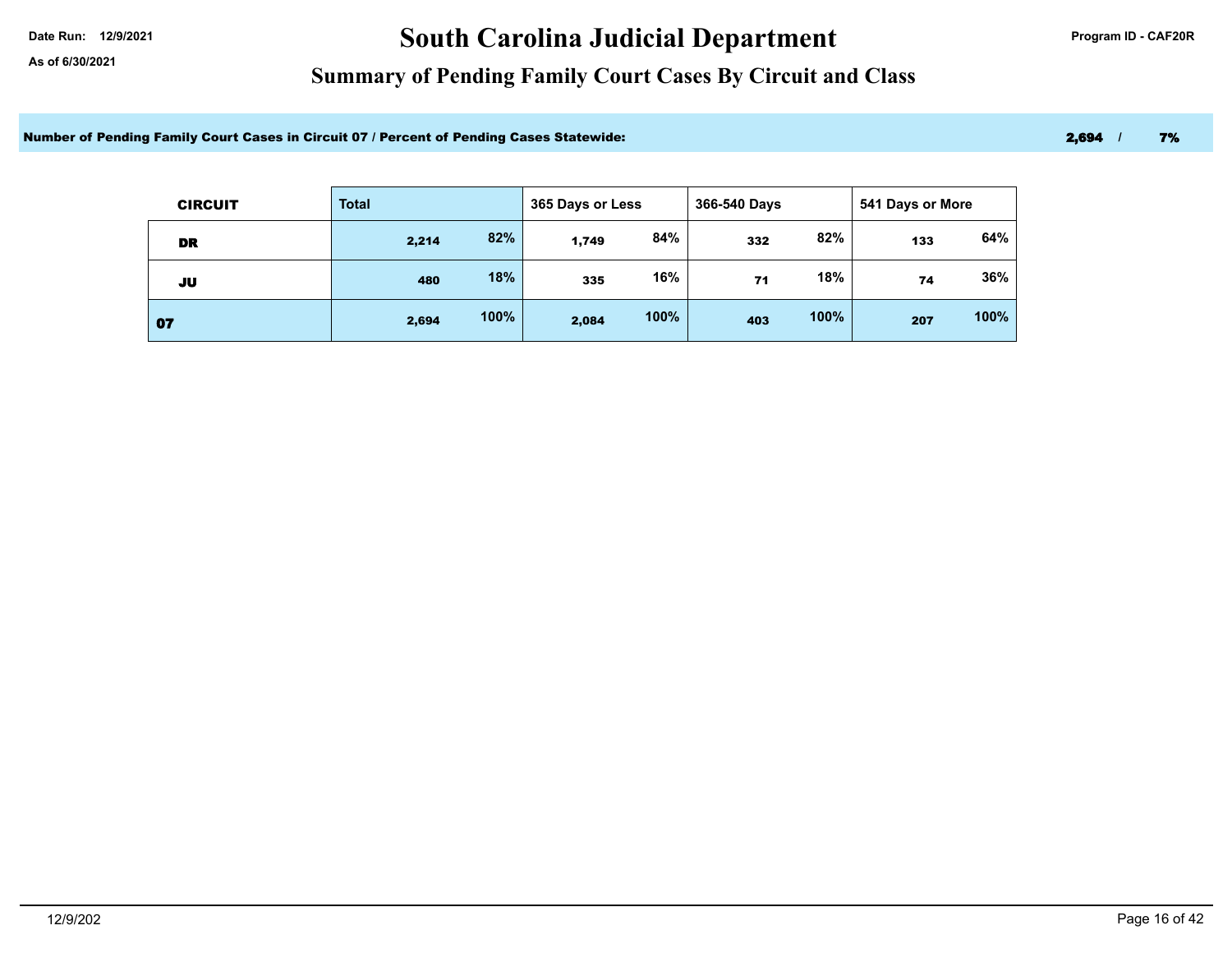# Date Run: 12/9/2021 **South Carolina Judicial Department Program ID - CAF20R**

| <b>COUNTY</b>    | <b>Total</b> |      | 365 Days or Less |      | 366-540 Days |      | <b>541 Days or More</b> |      |
|------------------|--------------|------|------------------|------|--------------|------|-------------------------|------|
| <b>DR</b>        | 88           | 65%  | 54               | 65%  | 21           | 84%  | 13                      | 46%  |
| JU               | 48           | 35%  | 29               | 35%  |              | 16%  | 15                      | 54%  |
| <b>Abbeville</b> | 136          | 100% | 83               | 100% | 25           | 100% | 28                      | 100% |

| <b>COUNTY</b>    | <b>Total</b> |      | <b>365 Days or Less</b> |      | 366-540 Days |      | <b>541 Days or More</b> |      |
|------------------|--------------|------|-------------------------|------|--------------|------|-------------------------|------|
| DR               | 321          | 73%  | 264                     | 81%  | 34           | 39%  | 23                      | 92%  |
| JU               | 117          | 27%  | 61                      | 19%  | 54           | 61%  |                         | 8%   |
| <b>Greenwood</b> | 438          | 100% | 325                     | 100% | 88           | 100% | 25                      | 100% |

| <b>COUNTY</b>  | <b>Total</b> |      |     | 365 Days or Less |    | 366-540 Days |    | <b>541 Days or More</b> |  |
|----------------|--------------|------|-----|------------------|----|--------------|----|-------------------------|--|
| <b>DR</b>      | 345          | 82%  | 268 | 89%              | 50 | 81%          | 27 | 47%                     |  |
| JU             | 74           | 18%  | 32  | 11%              | 12 | 19%          | 30 | 53%                     |  |
| <b>Laurens</b> | 419          | 100% | 300 | 100%             | 62 | 100%         | 57 | 100%                    |  |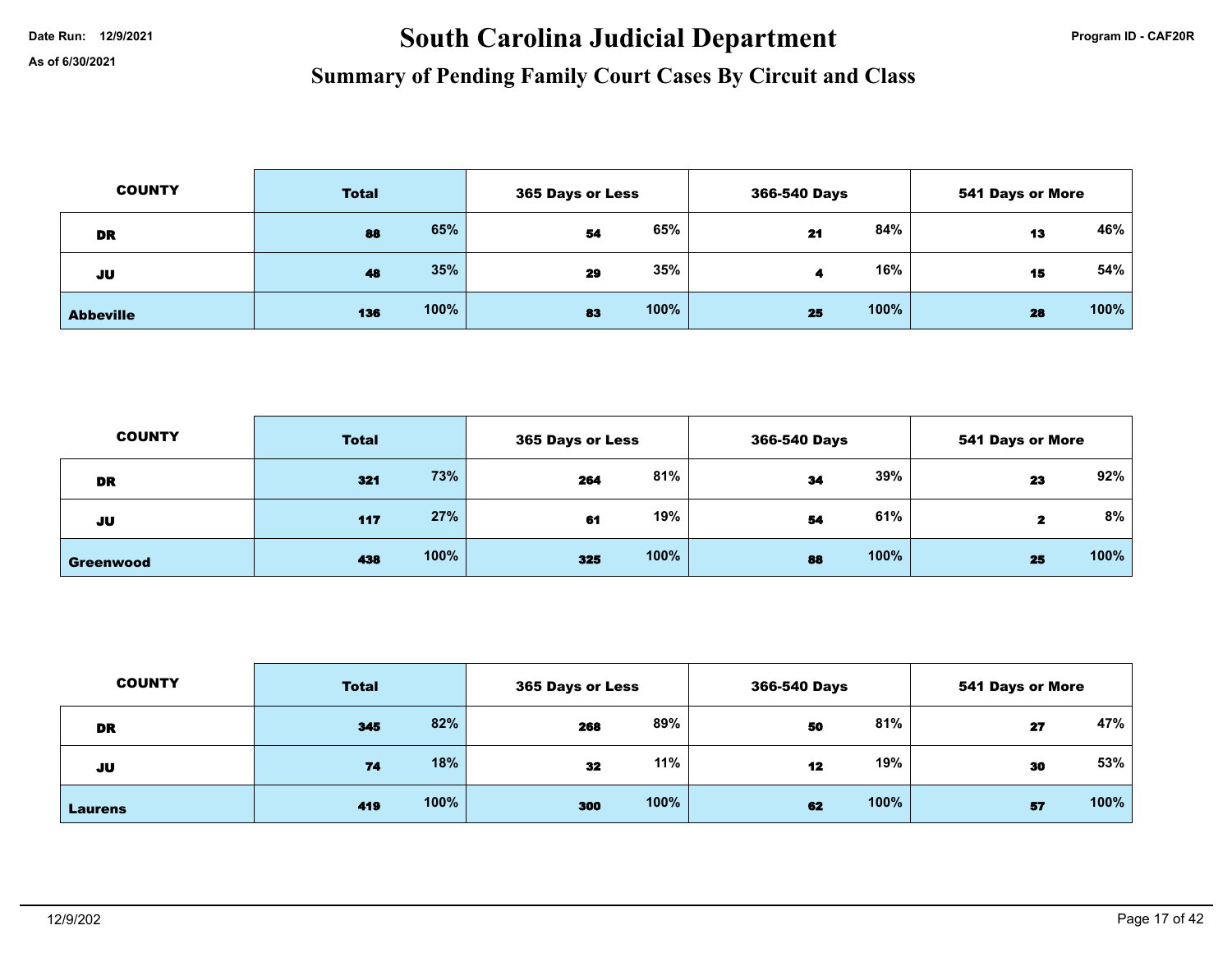# Date Run: 12/9/2021 **South Carolina Judicial Department Program ID - CAF20R**

| <b>COUNTY</b>   | <b>Total</b> |      | 365 Days or Less |      | 366-540 Days |      | 541 Days or More |        |
|-----------------|--------------|------|------------------|------|--------------|------|------------------|--------|
| <b>DR</b>       | 214          | 94%  | 152              | 98%  | 24           | 83%  | 38               | $88\%$ |
| JU              | 13           | 6%   |                  | 2%   |              | 17%  | 5                | 12%    |
| <b>Newberry</b> | 227          | 100% | 155              | 100% | 29           | 100% | 43               | 100%   |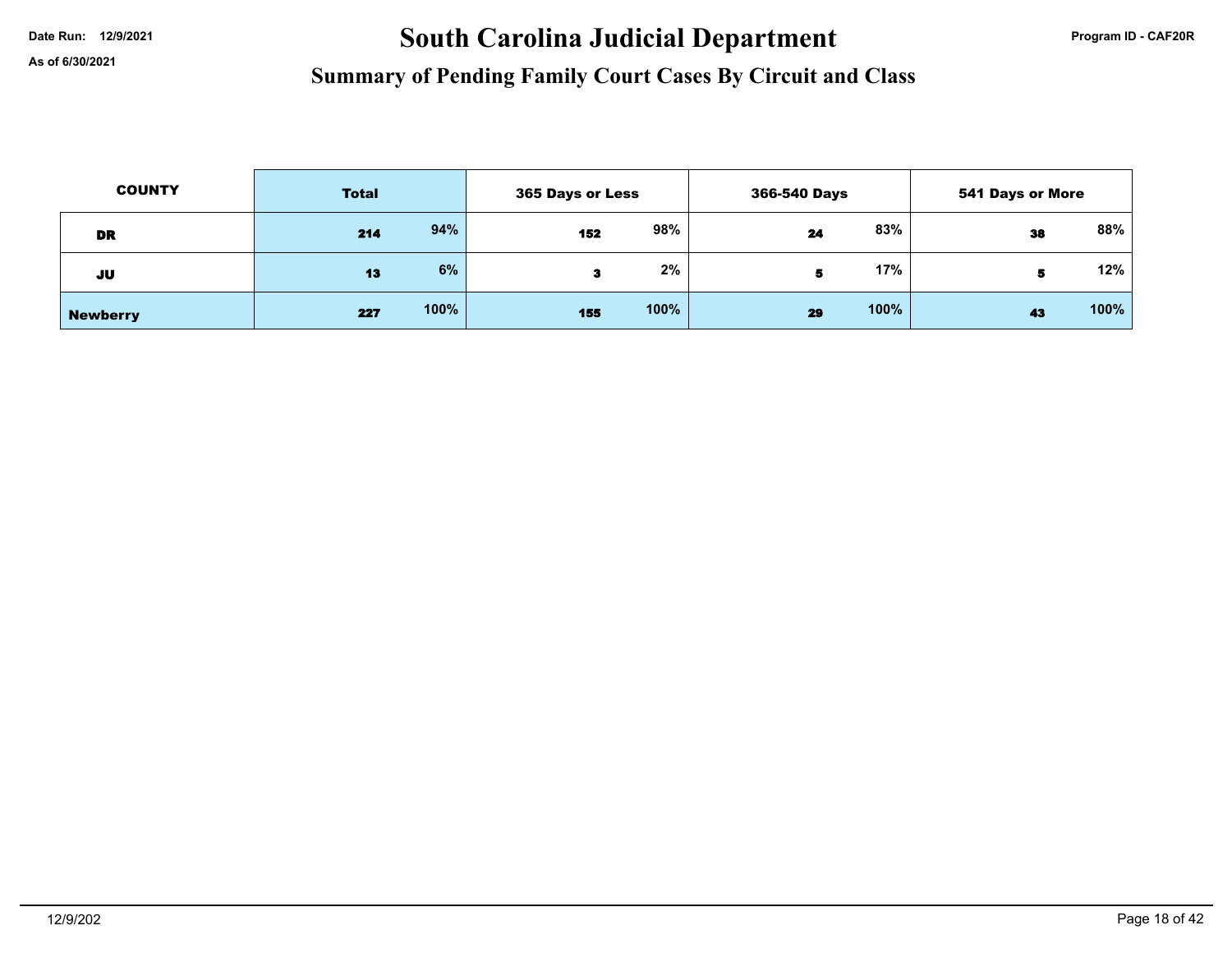# Date Run: 12/9/2021 **Carolina Judicial Department Program ID - CAF20R**

### **Summary of Pending Family Court Cases By Circuit and Class**

Number of Pending Family Court Cases in Circuit 08 / Percent of Pending Cases Statewide: 1,220 1, 200 1, 200 1, 200 1, 3%

| <b>CIRCUIT</b> | <b>Total</b> |      | 365 Days or Less |      | 366-540 Days |      | 541 Days or More |      |
|----------------|--------------|------|------------------|------|--------------|------|------------------|------|
| DR             | 968          | 79%  | 738              | 86%  | 129          | 63%  | 101              | 66%  |
| JU             | 252          | 21%  | 125              | 14%  | 75           | 37%  | 52               | 34%  |
| 08             | 1,220        | 100% | 863              | 100% | 204          | 100% | 153              | 100% |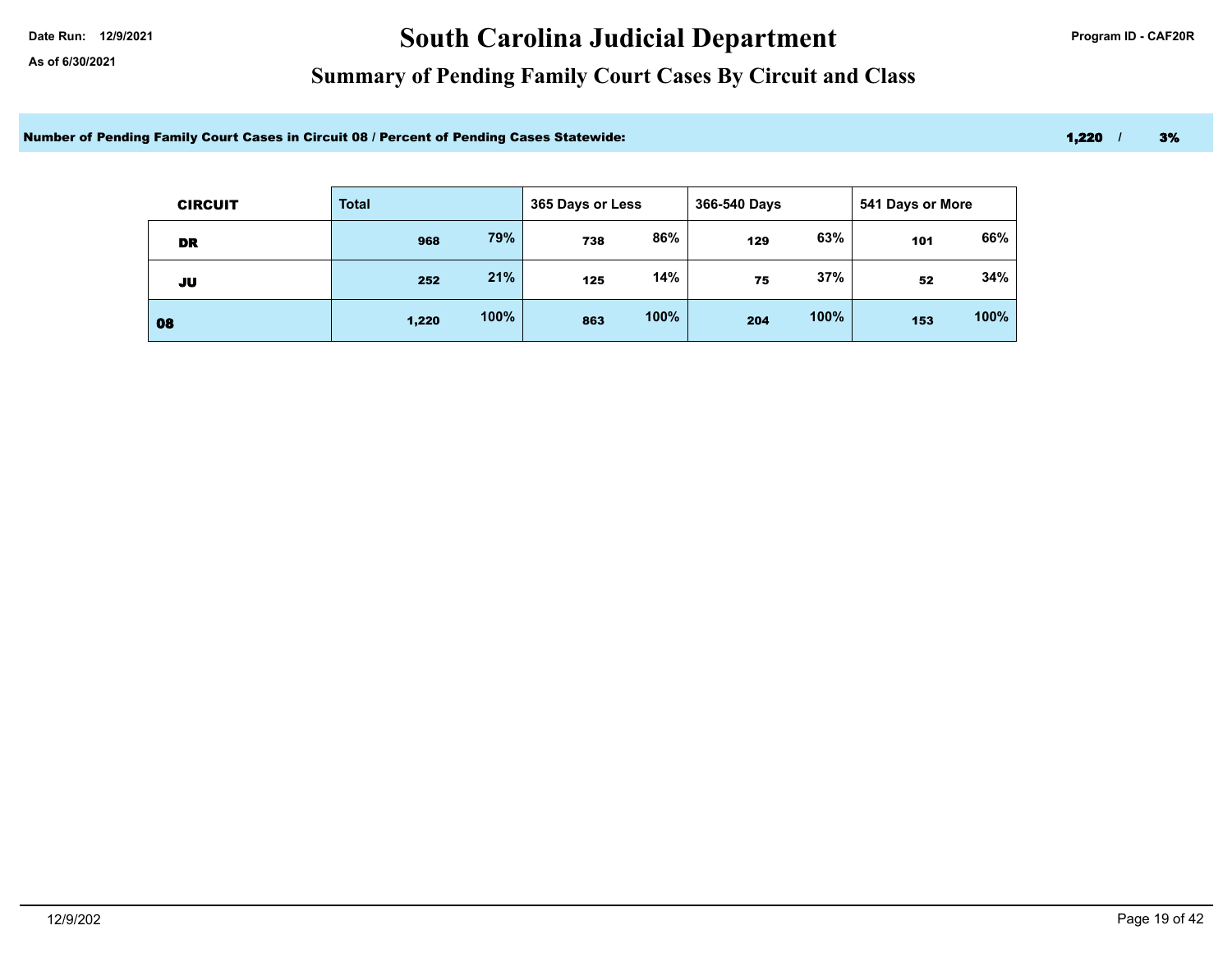# Date Run: 12/9/2021 **South Carolina Judicial Department Program ID - CAF20R**

| <b>COUNTY</b>   | <b>Total</b> |      | 365 Days or Less |      |     | 366-540 Days |     | <b>541 Days or More</b> |  |
|-----------------|--------------|------|------------------|------|-----|--------------|-----|-------------------------|--|
| DR              | 1,483        | 82%  | 963              | 78%  | 196 | 90%          | 324 | 94%                     |  |
| JU              | 319          | 18%  | 278              | 22%  | 21  | 10%          | 20  | 6%                      |  |
| <b>Berkeley</b> | 1,802        | 100% | 1,241            | 100% | 217 | 100%         | 344 | 100%                    |  |

| <b>COUNTY</b>     | <b>Total</b> |      | 365 Days or Less |      | 366-540 Days |      | 541 Days or More |      |
|-------------------|--------------|------|------------------|------|--------------|------|------------------|------|
| <b>DR</b>         | 2,975        | 70%  | 1,804            | 74%  | 459          | 63%  | 712              | 67%  |
| JU                | 1,246        | 30%  | 635              | 26%  | 267          | 37%  | 344              | 33%  |
| <b>Charleston</b> | 4,221        | 100% | 2,439            | 100% | 726          | 100% | 1,056            | 100% |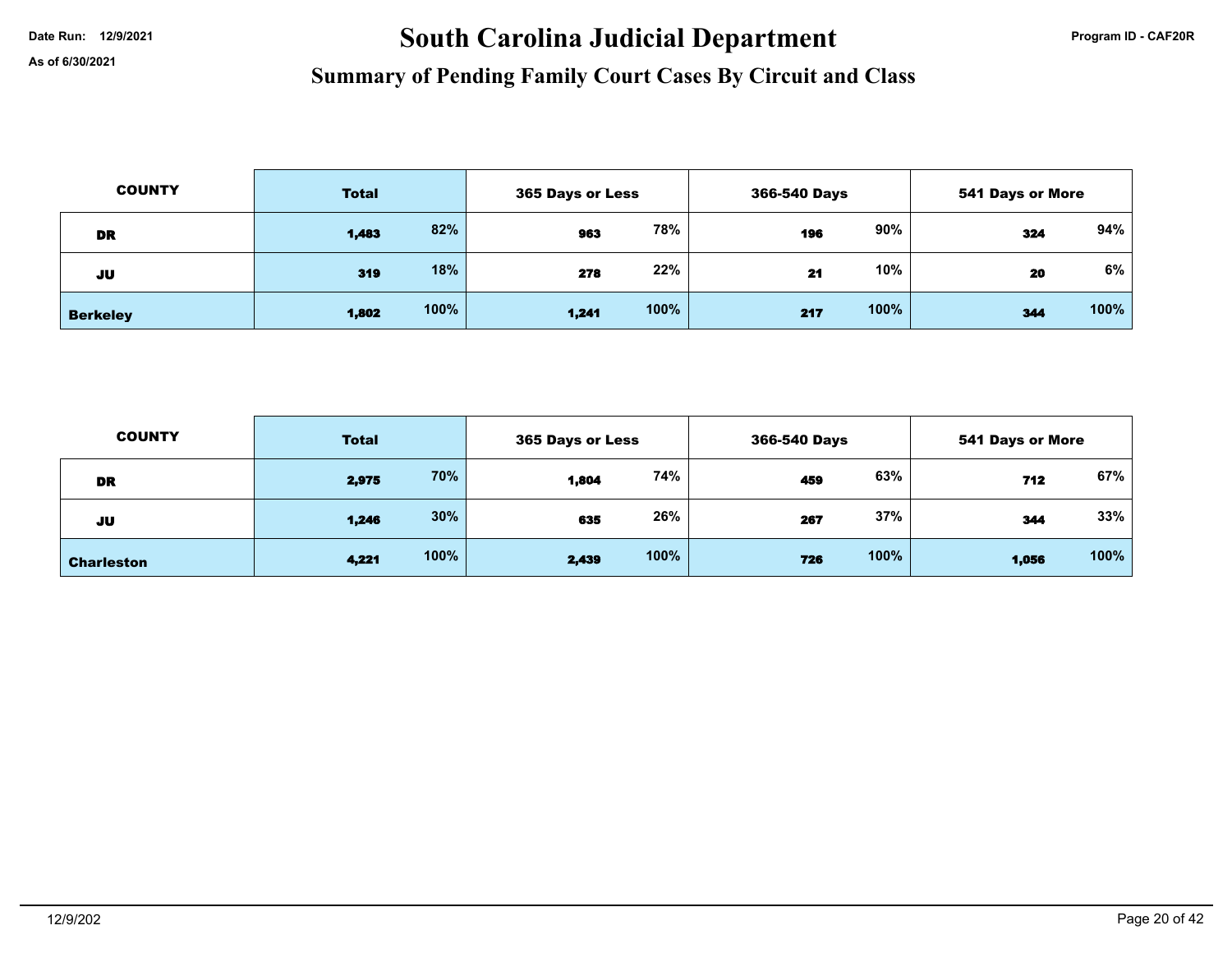# Date Run: 12/9/2021 **Carolina Judicial Department Program ID - CAF20R**

### **Summary of Pending Family Court Cases By Circuit and Class**

Number of Pending Family Court Cases in Circuit 09 / Percent of Pending Cases Statewide: 6,023 / 16% 6,023 / 16%

| <b>CIRCUIT</b> | <b>Total</b> |      | 365 Days or Less |      | 366-540 Days |      |       | 541 Days or More |  |
|----------------|--------------|------|------------------|------|--------------|------|-------|------------------|--|
| DR             | 4,458        | 74%  | 2,767            | 75%  | 655          | 69%  | 1,036 | 74%              |  |
| JU             | 1,565        | 26%  | 913              | 25%  | 288          | 31%  | 364   | 26%              |  |
| 09             | 6,023        | 100% | 3,680            | 100% | 943          | 100% | 1,400 | 100%             |  |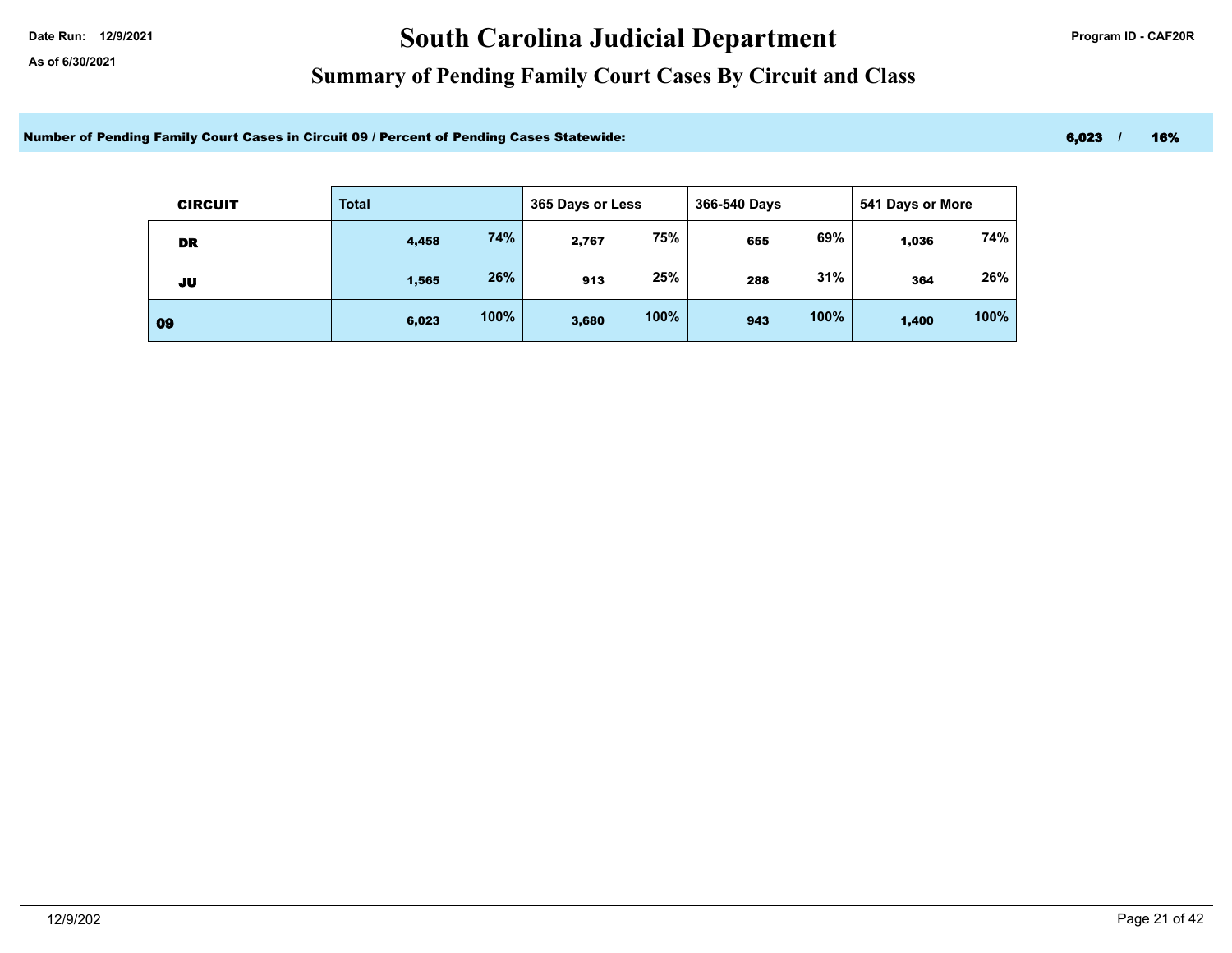# Date Run: 12/9/2021 **South Carolina Judicial Department Program ID - CAF20R**

| <b>COUNTY</b>   | <b>Total</b> |      | 365 Days or Less |      | 366-540 Days |      | <b>541 Days or More</b> |      |
|-----------------|--------------|------|------------------|------|--------------|------|-------------------------|------|
| DR              | 1,290        | 86%  | 995              | 87%  | 202          | 85%  | 93                      | 79%  |
| JU              | 203          | 14%  | 143              | 13%  | 36           | 15%  | 24                      | 21%  |
| <b>Anderson</b> | 1,493        | 100% | 1,138            | 100% | 238          | 100% | 117                     | 100% |

| <b>COUNTY</b> | <b>Total</b> |      |     | 365 Days or Less |    | 366-540 Days |    | <b>541 Days or More</b> |  |
|---------------|--------------|------|-----|------------------|----|--------------|----|-------------------------|--|
| DR            | 455          | 86%  | 336 | 83%              | 76 | 96%          | 43 | 96%                     |  |
| JU            | 72           | 14%  | 67  | 17%              | 3  | 4%           |    | 4%                      |  |
| <b>Oconee</b> | 527          | 100% | 403 | 100%             | 79 | 100%         | 45 | 100%                    |  |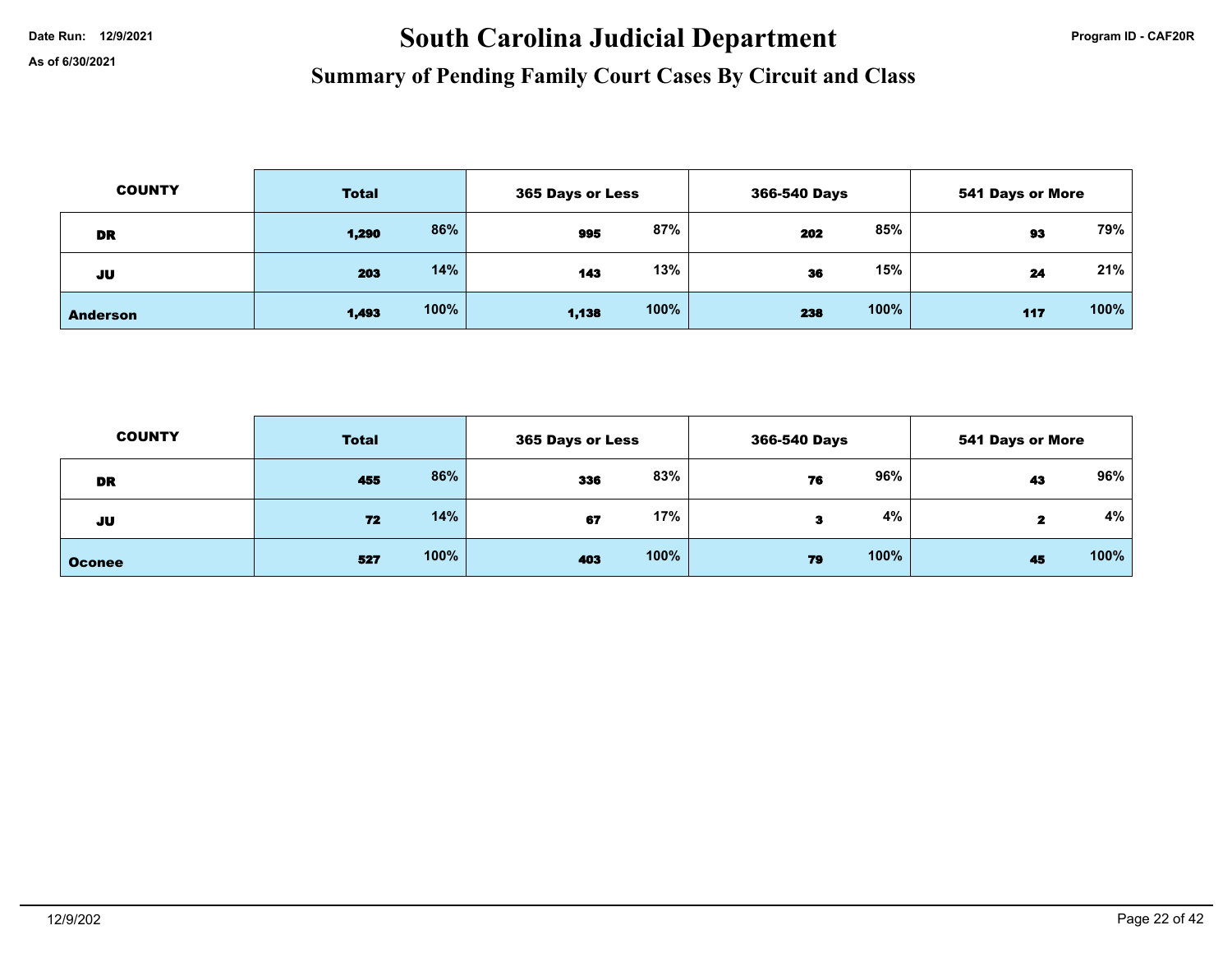# Date Run: 12/9/2021 **Carolina Judicial Department Program ID - CAF20R**

### **Summary of Pending Family Court Cases By Circuit and Class**

Number of Pending Family Court Cases in Circuit 10 / Percent of Pending Cases Statewide: 2000 1 2,020 1 2,020 1

| <b>CIRCUIT</b> | <b>Total</b> |      |       | 365 Days or Less |     | 366-540 Days |     | 541 Days or More |  |
|----------------|--------------|------|-------|------------------|-----|--------------|-----|------------------|--|
| DR             | 1,745        | 86%  | 1,331 | 86%              | 278 | 88%          | 136 | 84%              |  |
| JU             | 275          | 14%  | 210   | 14%              | 39  | 12%          | 26  | 16%              |  |
| 10             | 2,020        | 100% | 1,541 | 100%             | 317 | 100%         | 162 | 100%             |  |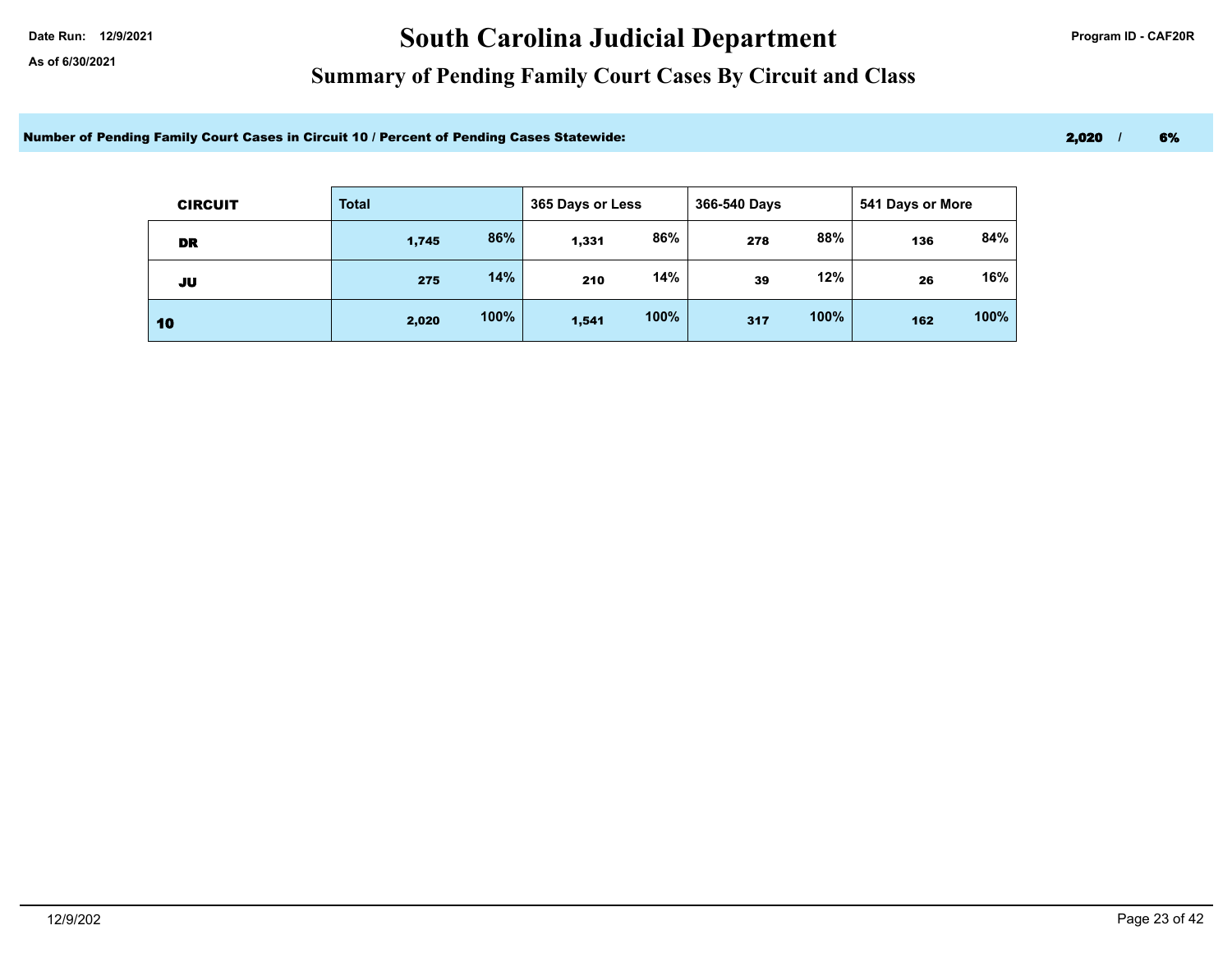# Date Run: 12/9/2021 **South Carolina Judicial Department Program ID - CAF20R**

| <b>COUNTY</b>    | <b>Total</b> |      | <b>365 Days or Less</b> |      | 366-540 Days |       | <b>541 Days or More</b> |      |
|------------------|--------------|------|-------------------------|------|--------------|-------|-------------------------|------|
| DR               | 111          | 87%  | 83                      | 83%  | 24           | 100%  |                         | 100% |
| JU               | 17           | 13%  | 17                      | 17%  | O            | $0\%$ | 0                       | 0%   |
| <b>Edgefield</b> | 128          | 100% | 100                     | 100% | 24           | 100%  |                         | 100% |

| <b>COUNTY</b> | <b>Total</b> |      |       | 365 Days or Less |     | 366-540 Days |     | <b>541 Days or More</b> |  |
|---------------|--------------|------|-------|------------------|-----|--------------|-----|-------------------------|--|
| <b>DR</b>     | 1,876        | 94%  | 1,339 | 94%              | 364 | 96%          | 173 | 91%                     |  |
| JU            | 121          | 6%   | 89    | 6%               | 15  | 4%           | 17  | 9%                      |  |
| Lexington     | 1,997        | 100% | 1,428 | 100%             | 379 | 100%         | 190 | 100%                    |  |

| <b>COUNTY</b>    | <b>Total</b> |      | 365 Days or Less |      | 366-540 Days |      | <b>541 Days or More</b> |      |
|------------------|--------------|------|------------------|------|--------------|------|-------------------------|------|
| <b>DR</b>        | 20           | 95%  | 17               | 94%  | 2            | 100% |                         | 100% |
| JU               |              | 5%   |                  | 6%   | $\mathbf{a}$ | 0%   |                         | 0%   |
| <b>McCormick</b> | 21           | 100% | 18               | 100% | 2            | 100% |                         | 100% |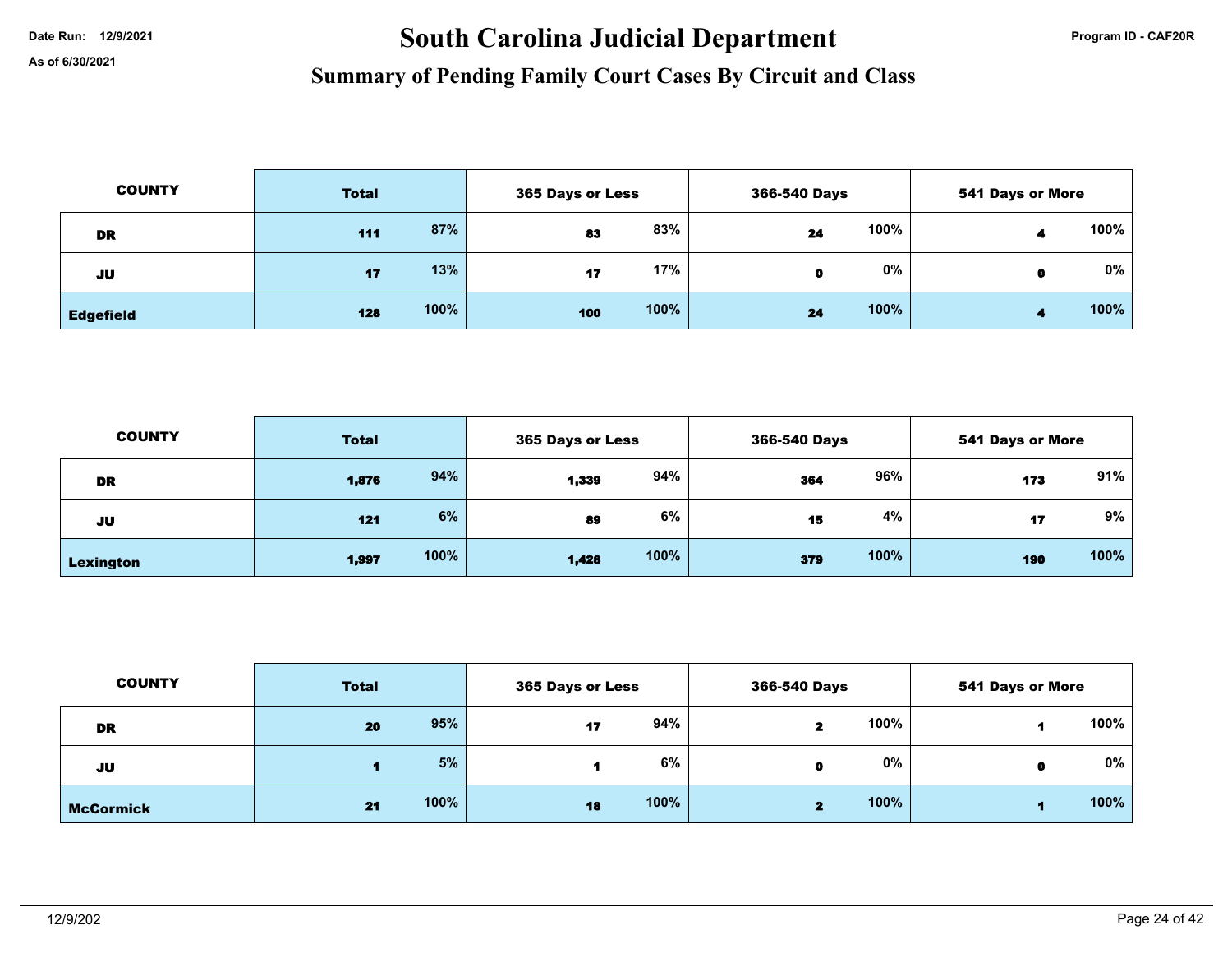# Date Run: 12/9/2021 **South Carolina Judicial Department Program ID - CAF20R**

| <b>COUNTY</b> | <b>Total</b> |      | <b>365 Days or Less</b> |      | 366-540 Days |      | 541 Days or More |        |
|---------------|--------------|------|-------------------------|------|--------------|------|------------------|--------|
| DR            | 99           | 85%  | 77                      | 87%  | 11           | 85%  | 11               | 73%    |
| JU            | 18           | 15%  | 12                      | 13%  | -2           | 15%  |                  | $27\%$ |
| <b>Saluda</b> | 117          | 100% | 89                      | 100% | 13           | 100% | 15               | 100%   |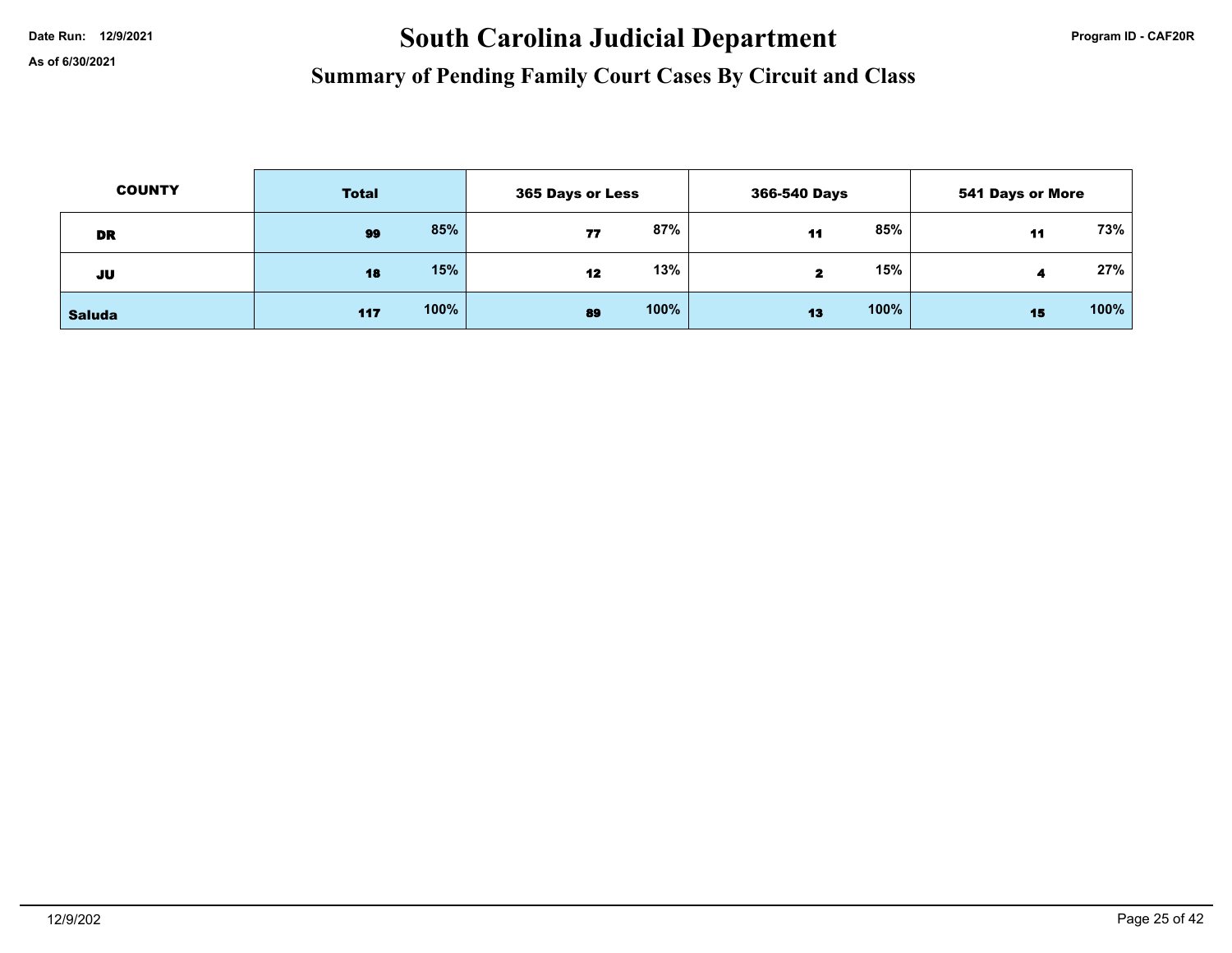# Date Run: 12/9/2021 **Carolina Judicial Department Program ID - CAF20R**

### **Summary of Pending Family Court Cases By Circuit and Class**

Number of Pending Family Court Cases in Circuit 11 / Percent of Pending Cases Statewide: 2,263 / 6% 2,263 / 6%

| <b>CIRCUIT</b> | <b>Total</b> |      | 365 Days or Less |      | 366-540 Days<br>541 Days or More |      |     |      |
|----------------|--------------|------|------------------|------|----------------------------------|------|-----|------|
| DR             | 2,106        | 93%  | 1,516            | 93%  | 401                              | 96%  | 189 | 90%  |
| JU             | 157          | 7%   | 119              | 7%   | 17                               | 4%   | 21  | 10%  |
| 11             | 2,263        | 100% | 1,635            | 100% | 418                              | 100% | 210 | 100% |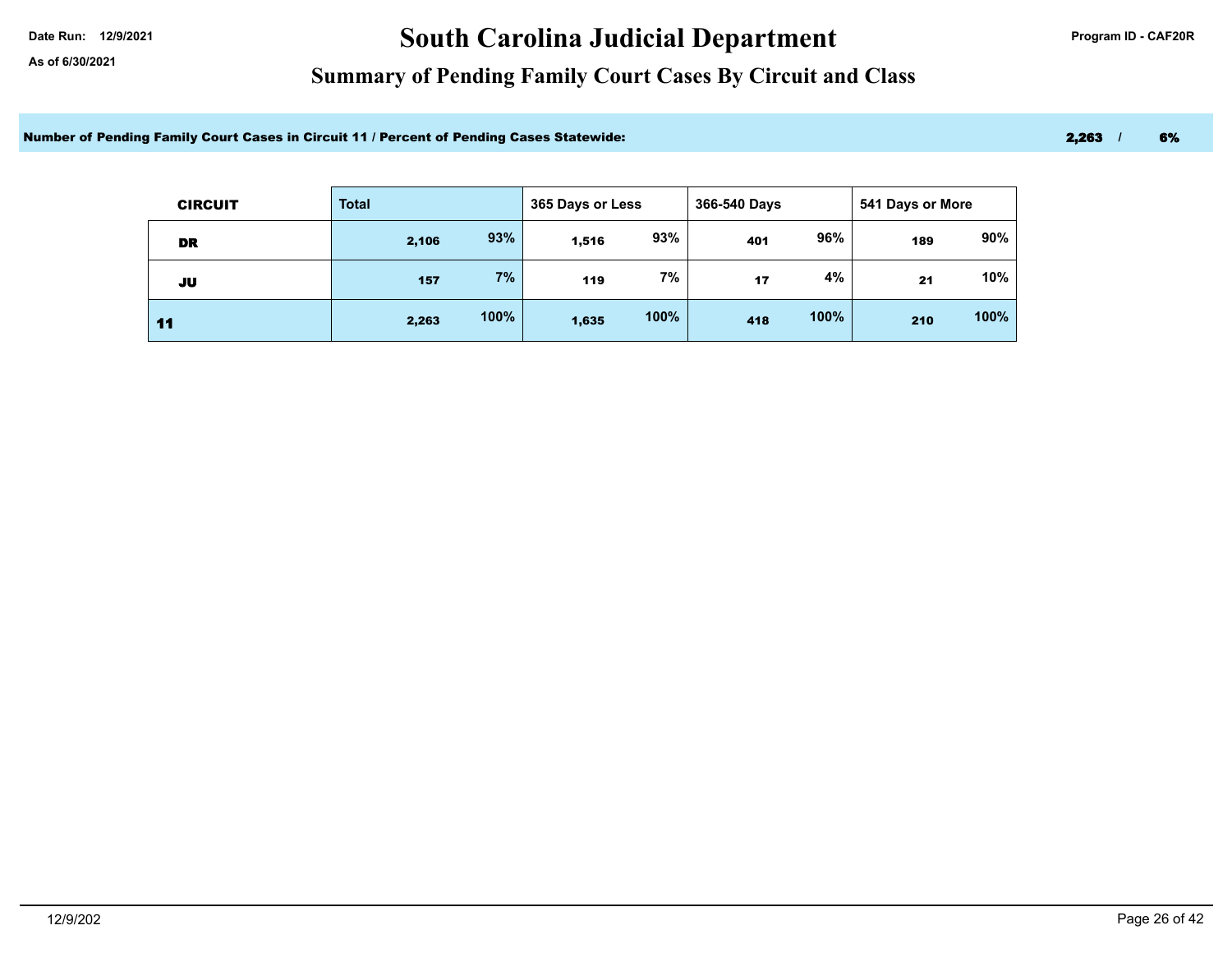# Date Run: 12/9/2021 **Carolina Judicial Department Program ID - CAF20R**

| <b>COUNTY</b>   | <b>Total</b> |      | <b>365 Days or Less</b> |      | 366-540 Days |      | <b>541 Days or More</b> |      |
|-----------------|--------------|------|-------------------------|------|--------------|------|-------------------------|------|
| DR              | 793          | 76%  | 622                     | 76%  | 142          | 73%  | 29                      | 83%  |
| JU              | 251          | 24%  | 193                     | 24%  | 52           | 27%  | 6                       | 17%  |
| <b>Florence</b> | 1,044        | 100% | 815                     | 100% | 194          | 100% | 35                      | 100% |

| <b>COUNTY</b> | <b>Total</b> |      | 365 Days or Less |      | 366-540 Days |      | <b>541 Days or More</b> |      |
|---------------|--------------|------|------------------|------|--------------|------|-------------------------|------|
| DR            | 192          | 90%  | 144              | 96%  | 17           | 71%  | 31                      | 79%  |
| JU            | 21           | 10%  |                  | 4%   |              | 29%  | 8                       | 21%  |
| <b>Marion</b> | 213          | 100% | 150              | 100% | 24           | 100% | 39                      | 100% |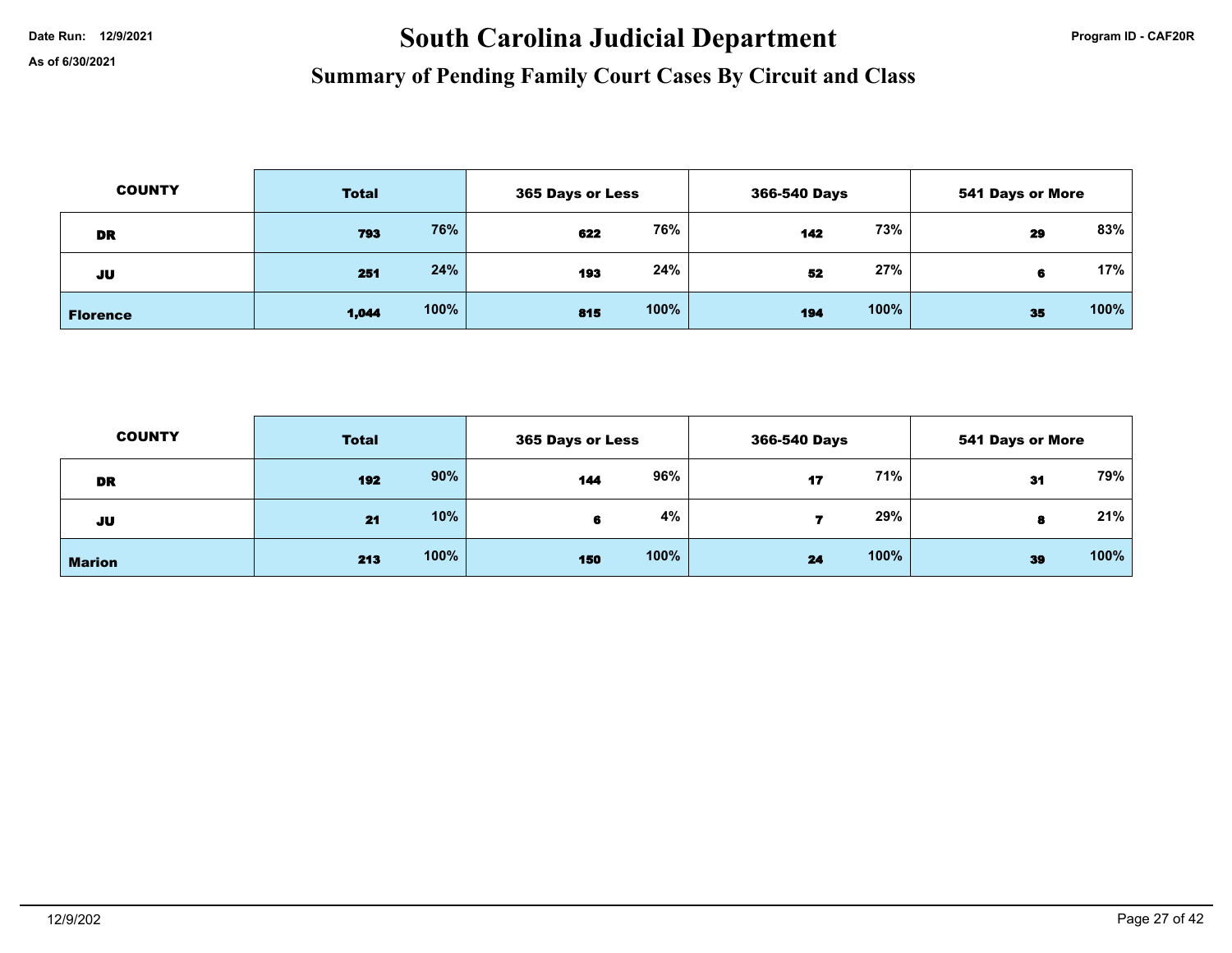# Date Run: 12/9/2021 **Carolina Judicial Department Program ID - CAF20R**

### **Summary of Pending Family Court Cases By Circuit and Class**

Number of Pending Family Court Cases in Circuit 12 / Percent of Pending Cases Statewide: 1,257 / 3% 1,257 / 3%

| <b>CIRCUIT</b> | <b>Total</b> |      | 365 Days or Less |      | 366-540 Days |      | 541 Days or More |      |
|----------------|--------------|------|------------------|------|--------------|------|------------------|------|
| DR             | 985          | 78%  | 766              | 79%  | 159          | 73%  | 60               | 81%  |
| JU             | 272          | 22%  | 199              | 21%  | 59           | 27%  | 14               | 19%  |
| 12             | 1,257        | 100% | 965              | 100% | 218          | 100% | 74               | 100% |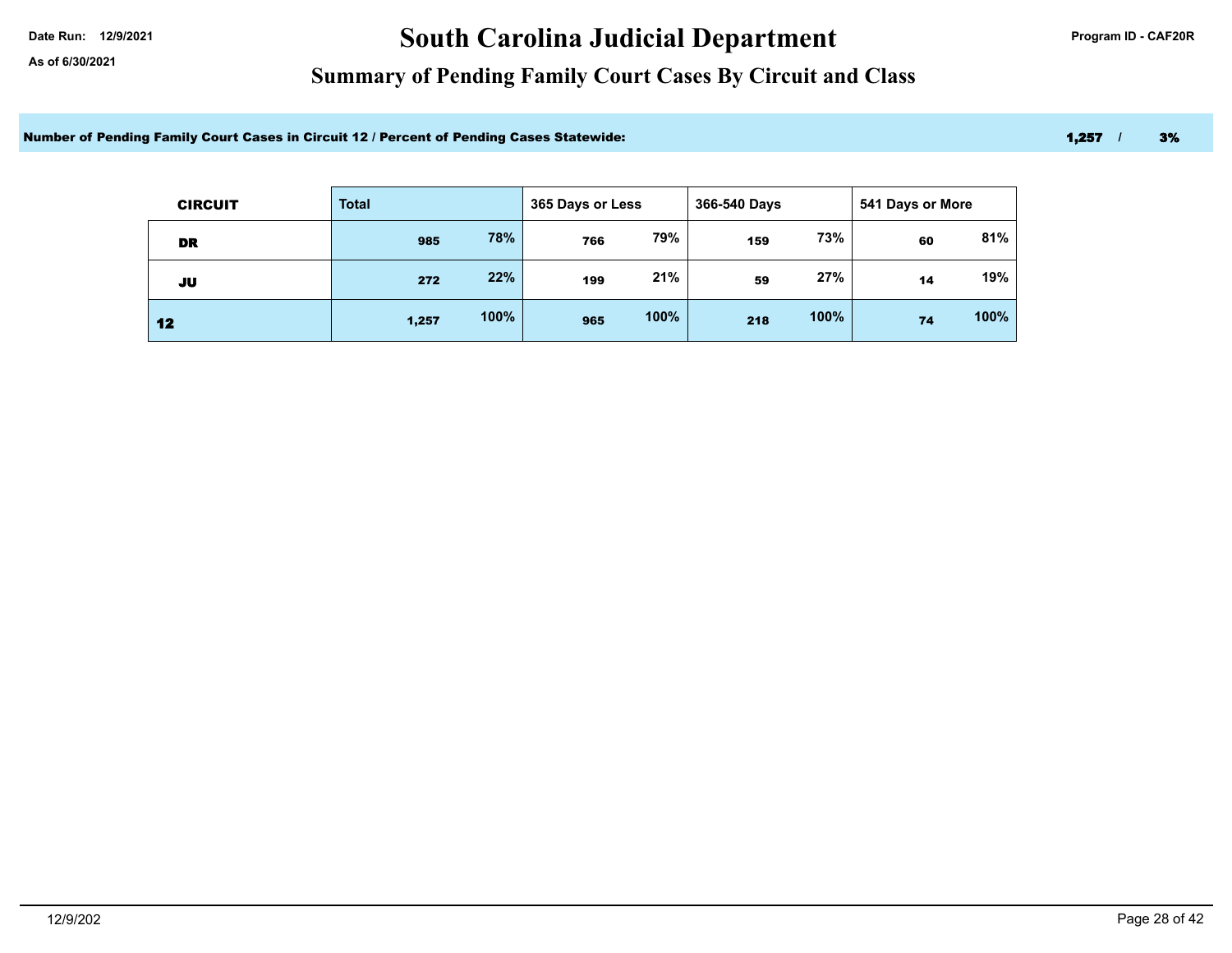# Date Run: 12/9/2021 **South Carolina Judicial Department Program ID - CAF20R**

| <b>COUNTY</b>     | <b>Total</b> |      | <b>365 Days or Less</b> |      | 366-540 Days |      | <b>541 Days or More</b> |      |
|-------------------|--------------|------|-------------------------|------|--------------|------|-------------------------|------|
| DR                | 2,984        | 82%  | 2,205                   | 82%  | 464          | 82%  | 315                     | 87%  |
| JU                | 644          | 18%  | 494                     | 18%  | 104          | 18%  | 46                      | 13%  |
| <b>Greenville</b> | 3,628        | 100% | 2,699                   | 100% | 568          | 100% | 361                     | 100% |

| <b>COUNTY</b>  | <b>Total</b> |      | 365 Days or Less |      | 366-540 Days |      | <b>541 Days or More</b> |      |
|----------------|--------------|------|------------------|------|--------------|------|-------------------------|------|
| DR             | 700          | 91%  | 575              | 92%  | 87           | 89%  | 38                      | 81%  |
| JU             | 69           | 9%   | 49               | 8%   | 11           | 11%  | я                       | 19%  |
| <b>Pickens</b> | 769          | 100% | 624              | 100% | 98           | 100% | 47                      | 100% |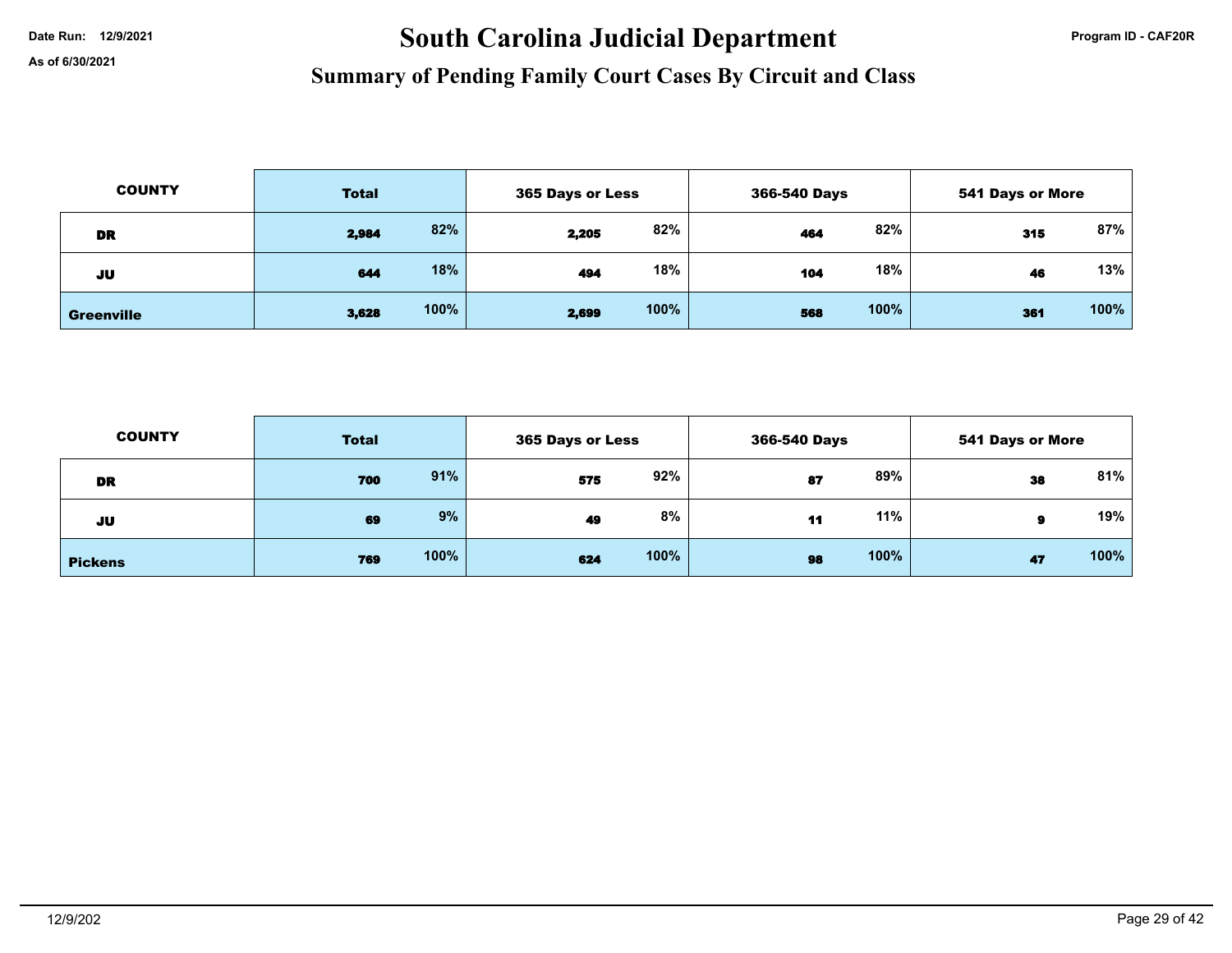# Date Run: 12/9/2021 **Carolina Judicial Department Program ID - CAF20R**

### **Summary of Pending Family Court Cases By Circuit and Class**

Number of Pending Family Court Cases in Circuit 13 / Percent of Pending Cases Statewide: 4,397 / 12%

| <b>CIRCUIT</b> | <b>Total</b> |      |       | 365 Days or Less |     | 366-540 Days |     | 541 Days or More |  |
|----------------|--------------|------|-------|------------------|-----|--------------|-----|------------------|--|
| DR             | 3,684        | 84%  | 2,780 | 84%              | 551 | 83%          | 353 | 87%              |  |
| JU             | 713          | 16%  | 543   | 16%              | 115 | 17%          | 55  | 13%              |  |
| 13             | 4,397        | 100% | 3,323 | 100%             | 666 | 100%         | 408 | 100%             |  |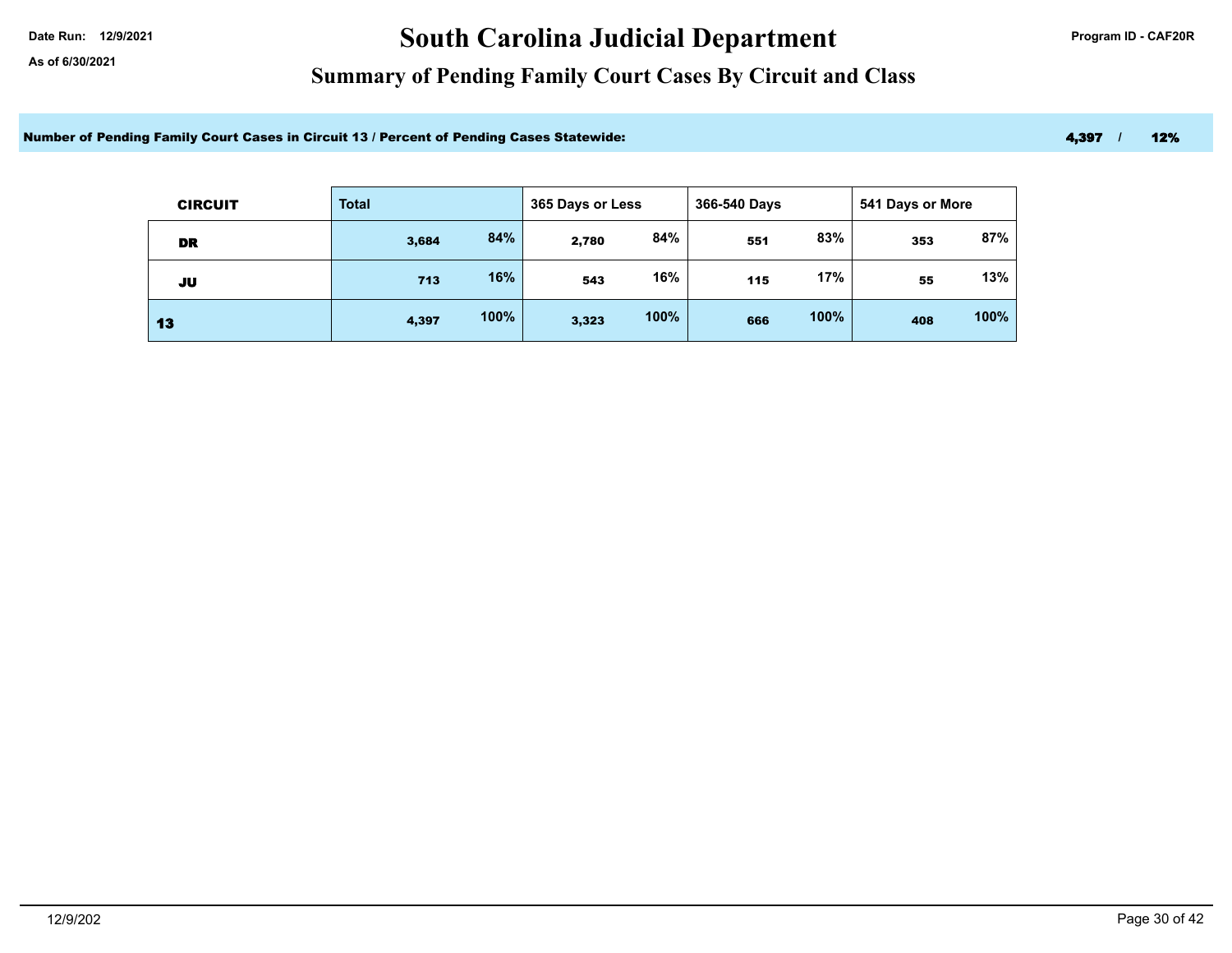# Date Run: 12/9/2021 **South Carolina Judicial Department Program ID - CAF20R**

| <b>COUNTY</b>    | <b>Total</b> |      | 365 Days or Less |      | 366-540 Days |      | <b>541 Days or More</b> |      |
|------------------|--------------|------|------------------|------|--------------|------|-------------------------|------|
| <b>DR</b>        | 29           | 58%  | 19               | 61%  |              | 40%  | 6                       | 67%  |
| JU               | 21           | 42%  | 12               | 39%  |              | 60%  | З                       | 33%  |
| <b>Allendale</b> | 50           | 100% | 31               | 100% | 10           | 100% | я                       | 100% |

| <b>COUNTY</b>   | <b>Total</b> |      |     | 365 Days or Less |     | 366-540 Days |    | <b>541 Days or More</b> |  |
|-----------------|--------------|------|-----|------------------|-----|--------------|----|-------------------------|--|
| DR              | 789          | 79%  | 639 | 82%              | 112 | 67%          | 38 | 81%                     |  |
| JU              | 208          | 21%  | 143 | 18%              | 56  | 33%          | я  | 19%                     |  |
| <b>Beaufort</b> | 997          | 100% | 782 | 100%             | 168 | 100%         | 47 | 100%                    |  |

| <b>COUNTY</b>   | <b>Total</b> |      |     | 365 Days or Less |    | 366-540 Days |    | <b>541 Days or More</b> |  |
|-----------------|--------------|------|-----|------------------|----|--------------|----|-------------------------|--|
| <b>DR</b>       | 250          | 97%  | 199 | 96%              | 40 | 98%          | 11 | 100%                    |  |
| JU              | 9            | 3%   |     | 4%               |    | 2%           | O  | 0%                      |  |
| <b>Colleton</b> | 259          | 100% | 207 | 100%             | 41 | 100%         | 11 | 100%                    |  |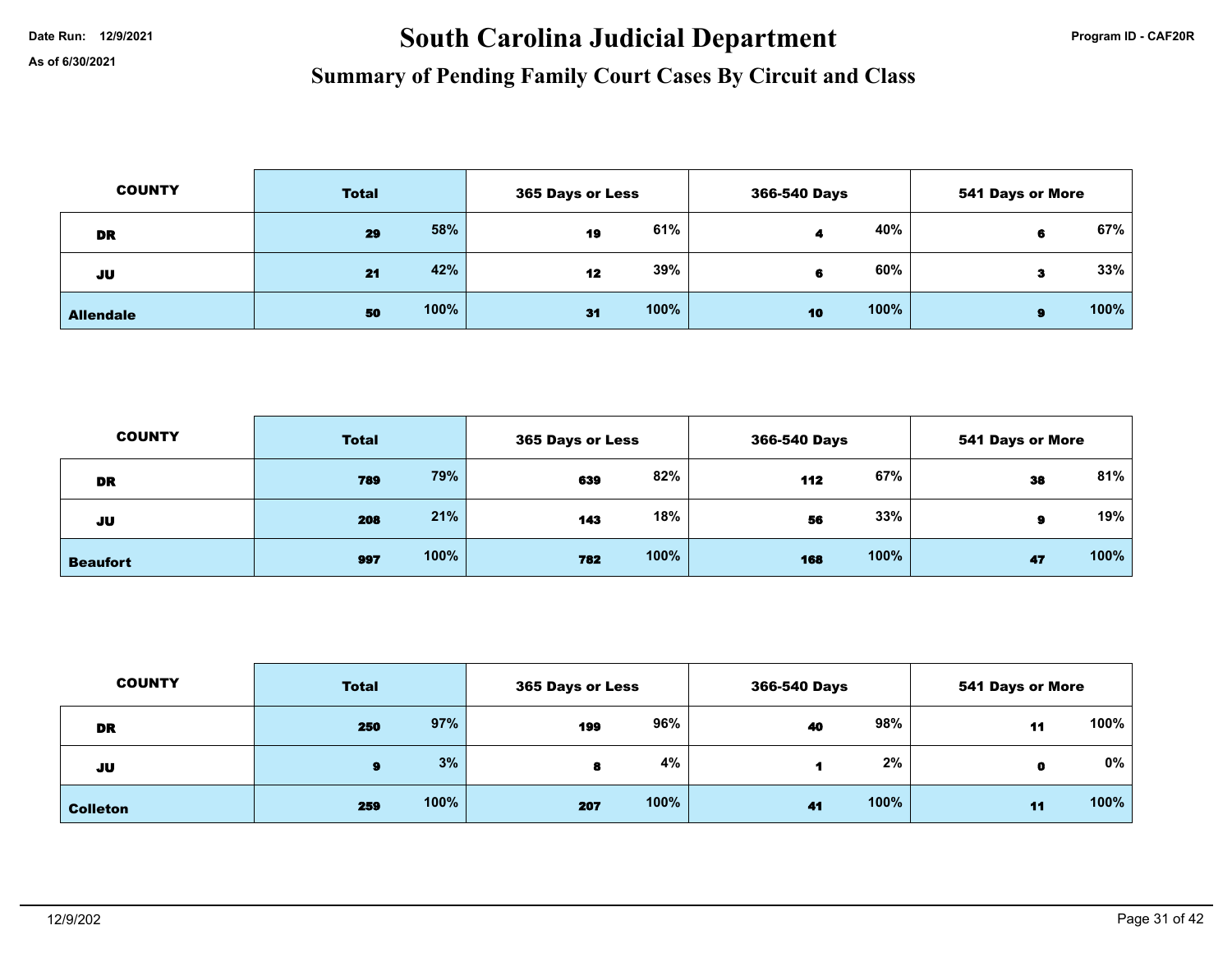# Date Run: 12/9/2021 **South Carolina Judicial Department Program ID - CAF20R**

| <b>COUNTY</b>  | <b>Total</b> |      | 365 Days or Less |      | 366-540 Days |      | <b>541 Days or More</b> |      |
|----------------|--------------|------|------------------|------|--------------|------|-------------------------|------|
| DR             | 89           | 47%  | 62               | 58%  | 17           | 35%  | 10                      | 29%  |
| JU             | 101          | 53%  | 45               | 42%  | 32           | 65%  | 24                      | 71%  |
| <b>Hampton</b> | 190          | 100% | 107              | 100% | 49           | 100% | 34                      | 100% |

| <b>COUNTY</b> | <b>Total</b> |      |     | 365 Days or Less |    | 366-540 Days |    | <b>541 Days or More</b> |  |
|---------------|--------------|------|-----|------------------|----|--------------|----|-------------------------|--|
| <b>DR</b>     | 146          | 81%  | 123 | 82%              | 13 | 68%          | 10 | 83%                     |  |
| JU            | 35           | 19%  | 27  | 18%              | 6  | 32%          |    | 17%                     |  |
| <b>Jasper</b> | 181          | 100% | 150 | 100%             | 19 | 100%         | 12 | 100%                    |  |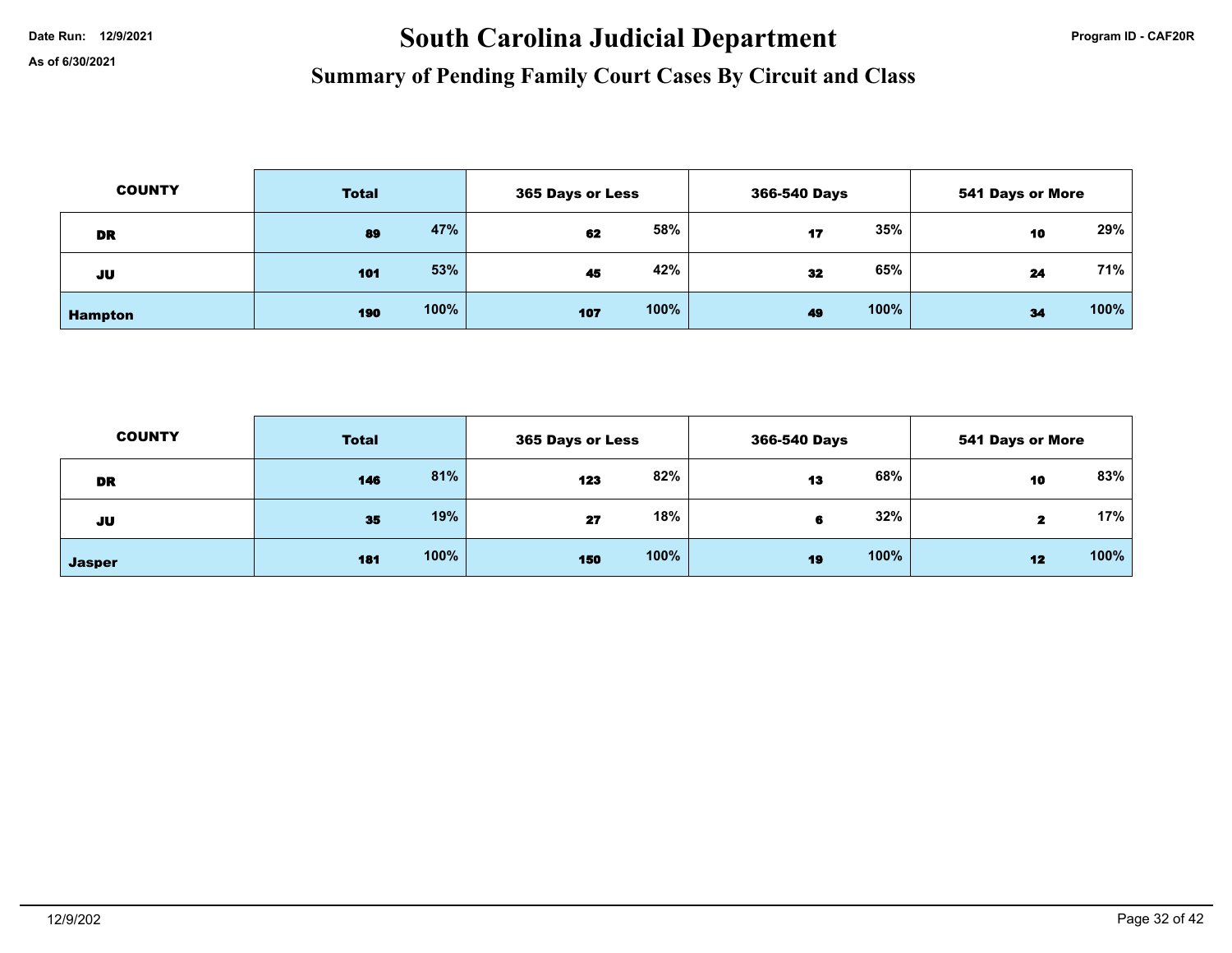# Date Run: 12/9/2021 **Carolina Judicial Department Program ID - CAF20R**

### **Summary of Pending Family Court Cases By Circuit and Class**

Number of Pending Family Court Cases in Circuit 14 / Percent of Pending Cases Statewide: 1,677 / 5% 1,677 / 5%

| <b>CIRCUIT</b> | <b>Total</b> |      | 365 Days or Less | 366-540 Days |     |      | 541 Days or More |      |
|----------------|--------------|------|------------------|--------------|-----|------|------------------|------|
| <b>DR</b>      | 1,303        | 78%  | 1,042            | 82%          | 186 | 65%  | 75               | 66%  |
| JU             | 374          | 22%  | 235              | 18%          | 101 | 35%  | 38               | 34%  |
| 14             | 1,677        | 100% | 1,277            | 100%         | 287 | 100% | 113              | 100% |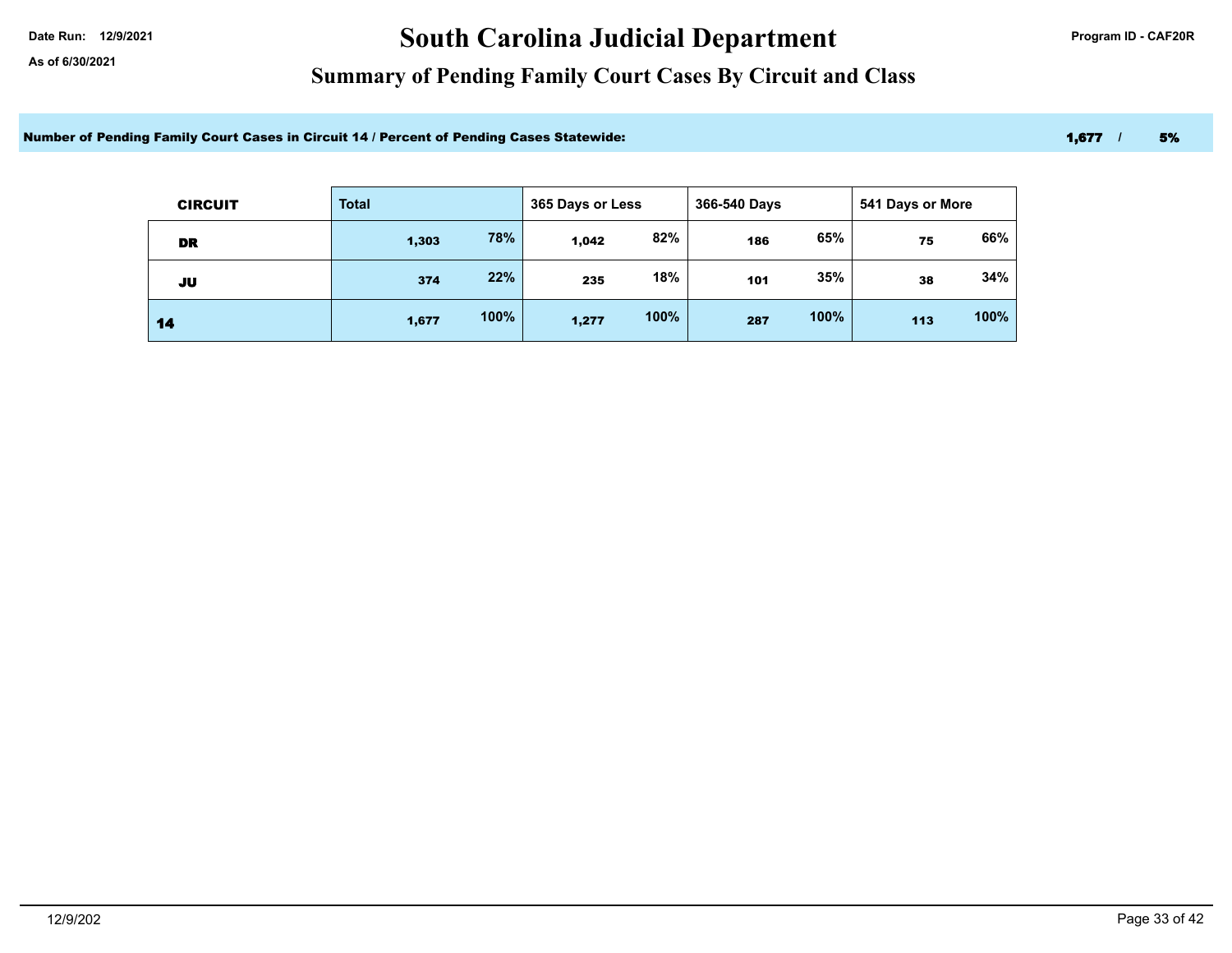# Date Run: 12/9/2021 **South Carolina Judicial Department Program ID - CAF20R**

| <b>COUNTY</b> | <b>Total</b> |      | 365 Days or Less |      | 366-540 Days |      | 541 Days or More |        |
|---------------|--------------|------|------------------|------|--------------|------|------------------|--------|
| DR            | 262          | 68%  | 206              | 65%  | 41           | 80%  | 15               | 88%    |
| JU            | 123          | 32%  | 111              | 35%  | 10           | 20%  | 2                | $12\%$ |
| Georgetown    | 385          | 100% | 317              | 100% | 51           | 100% | 17               | 100%   |

| <b>COUNTY</b> | <b>Total</b> |      | 365 Days or Less |      | 366-540 Days |      | 541 Days or More |      |
|---------------|--------------|------|------------------|------|--------------|------|------------------|------|
| DR            | 1,406        | 90%  | 1,160            | 89%  | 195          | 99%  | 51               | 96%  |
| JU            | 148          | 10%  | 145              | 11%  |              | 1%   |                  | 4%   |
| <b>Horry</b>  | 1,554        | 100% | 1,305            | 100% | 196          | 100% | 53               | 100% |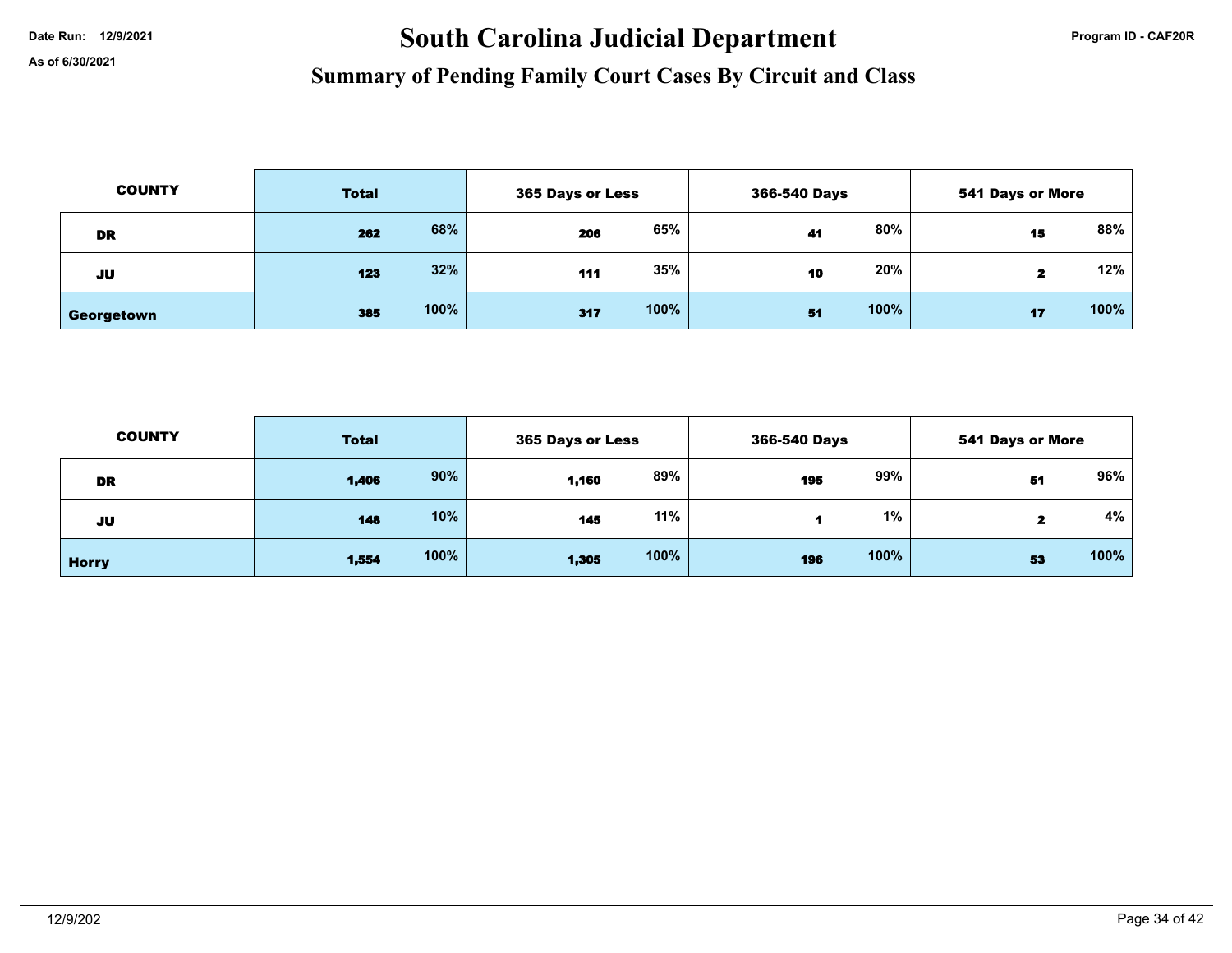# Date Run: 12/9/2021 **Carolina Judicial Department Program ID - CAF20R**

### **Summary of Pending Family Court Cases By Circuit and Class**

Number of Pending Family Court Cases in Circuit 15 / Percent of Pending Cases Statewide: 1,939 / 5% 1,939 / 5%

| <b>CIRCUIT</b> | <b>Total</b> | 365 Days or Less |       |      | 366-540 Days<br>541 Days or More |      |    |      |
|----------------|--------------|------------------|-------|------|----------------------------------|------|----|------|
| <b>DR</b>      | 1,668        | 86%              | 1,366 | 84%  | 236                              | 96%  | 66 | 94%  |
| JU             | 271          | 14%              | 256   | 16%  | 11                               | 4%   | 4  | 6%   |
| 15             | 1,939        | 100%             | 1,622 | 100% | 247                              | 100% | 70 | 100% |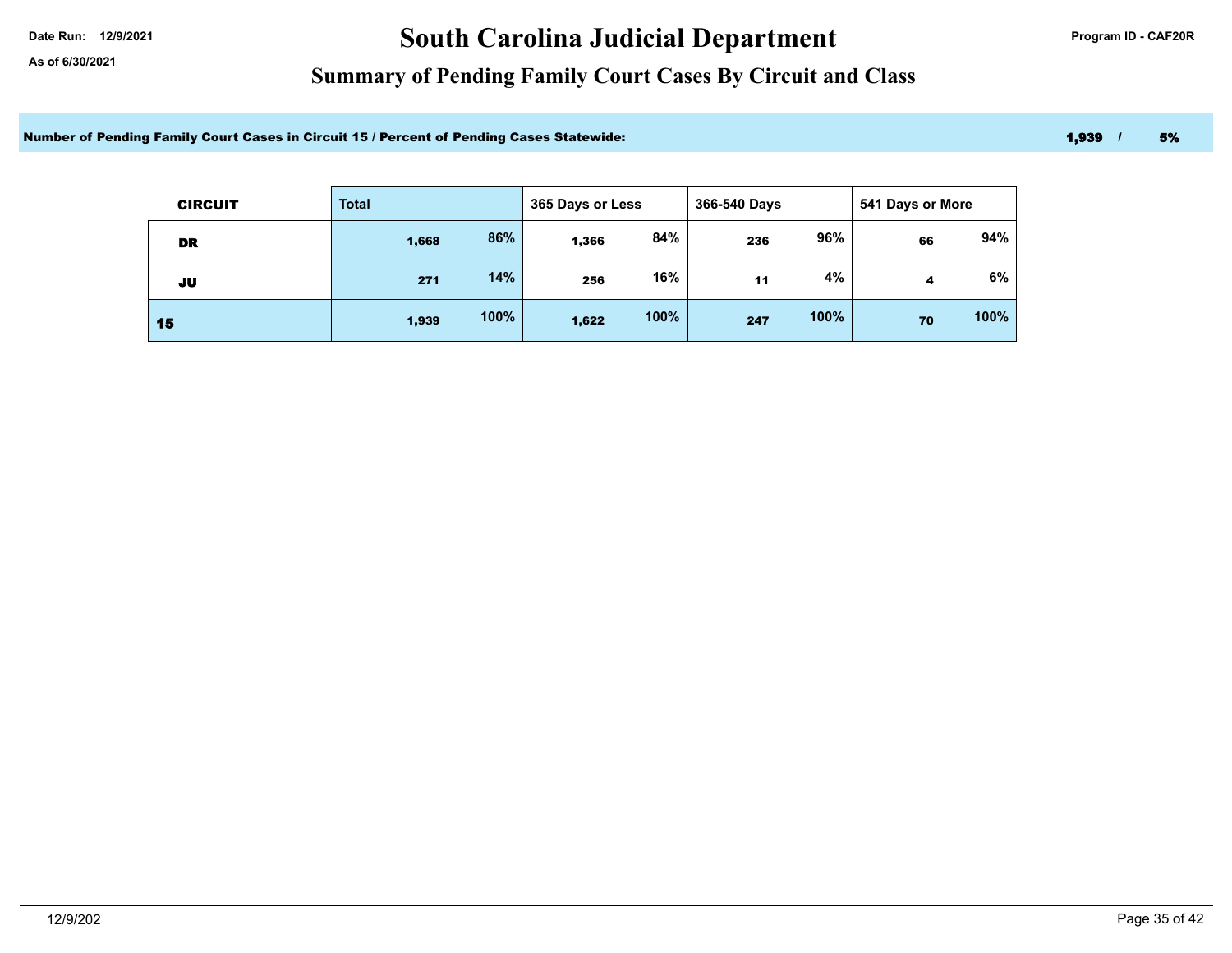# Date Run: 12/9/2021 **South Carolina Judicial Department Program ID - CAF20R**

| <b>COUNTY</b> | <b>Total</b> |      | 365 Days or Less |      | 366-540 Days |      | <b>541 Days or More</b> |      |
|---------------|--------------|------|------------------|------|--------------|------|-------------------------|------|
| DR            | 170          | 60%  | 128              | 56%  | 28           | 82%  | 14                      | 64%  |
| JU            | 115          | 40%  | 101              | 44%  |              | 18%  | 8                       | 36%  |
| <b>Union</b>  | 285          | 100% | 229              | 100% | 34           | 100% | 22                      | 100% |

| <b>COUNTY</b> | <b>Total</b> |      | 365 Days or Less |      | 366-540 Days |      | <b>541 Days or More</b> |      |
|---------------|--------------|------|------------------|------|--------------|------|-------------------------|------|
| DR            | 1,487        | 88%  | 1,101            | 87%  | 199          | 86%  | 187                     | 94%  |
| JU            | 207          | 12%  | 163              | 13%  | 33           | 14%  | 11                      | 6%   |
| <b>York</b>   | 1,694        | 100% | 1,264            | 100% | 232          | 100% | 198                     | 100% |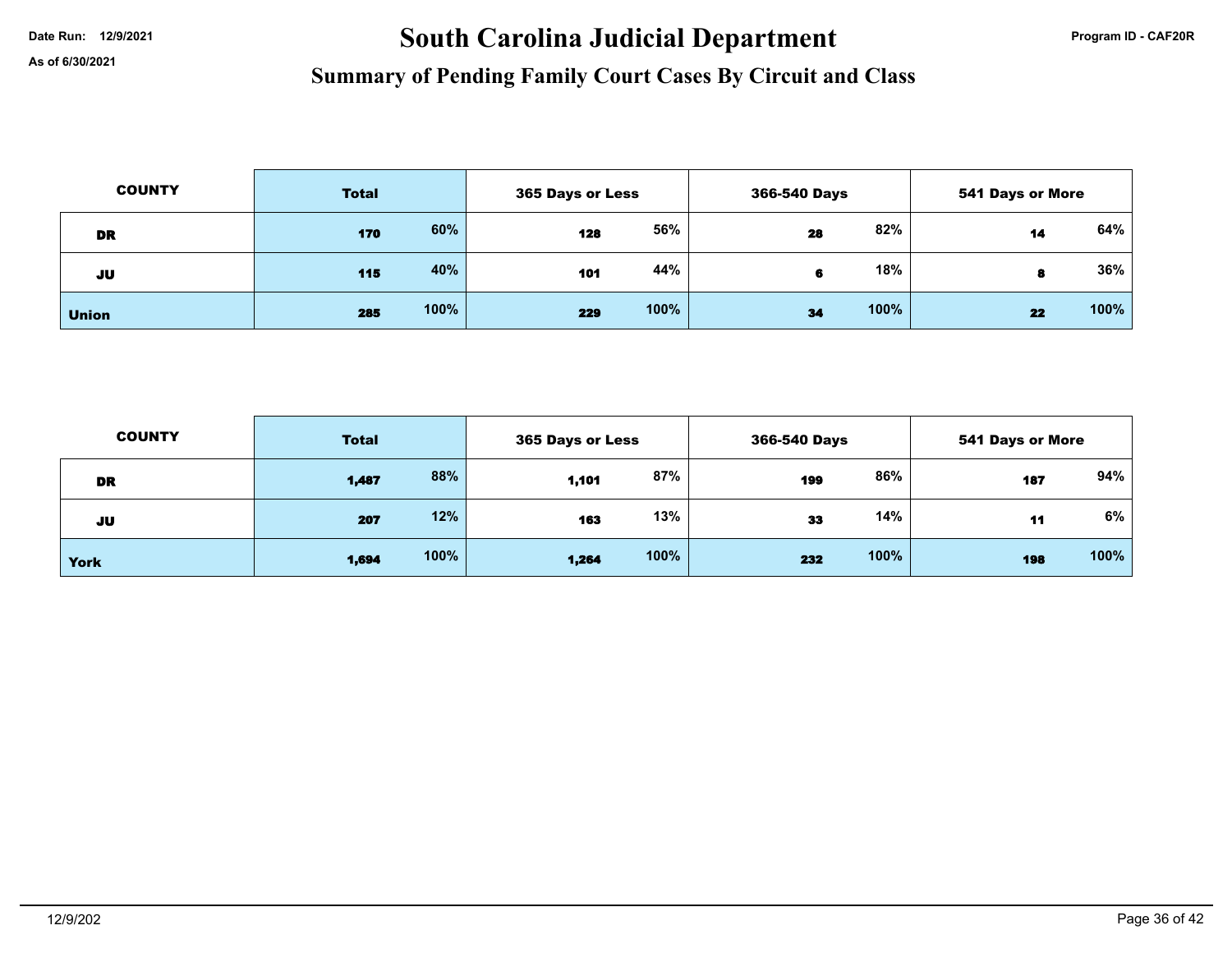# Date Run: 12/9/2021 **Carolina Judicial Department Program ID - CAF20R**

### **Summary of Pending Family Court Cases By Circuit and Class**

Number of Pending Family Court Cases in Circuit 16 / Percent of Pending Cases Statewide: 1,979 / 5% 1,979 / 5%

| <b>CIRCUIT</b> | <b>Total</b> |      | 365 Days or Less |      | 366-540 Days |      | 541 Days or More |      |
|----------------|--------------|------|------------------|------|--------------|------|------------------|------|
| DR             | 1,657        | 84%  | 1,229            | 82%  | 227          | 85%  | 201              | 91%  |
| JU             | 322          | 16%  | 264              | 18%  | 39           | 15%  | 19               | 9%   |
| 16             | 1,979        | 100% | 1,493            | 100% | 266          | 100% | 220              | 100% |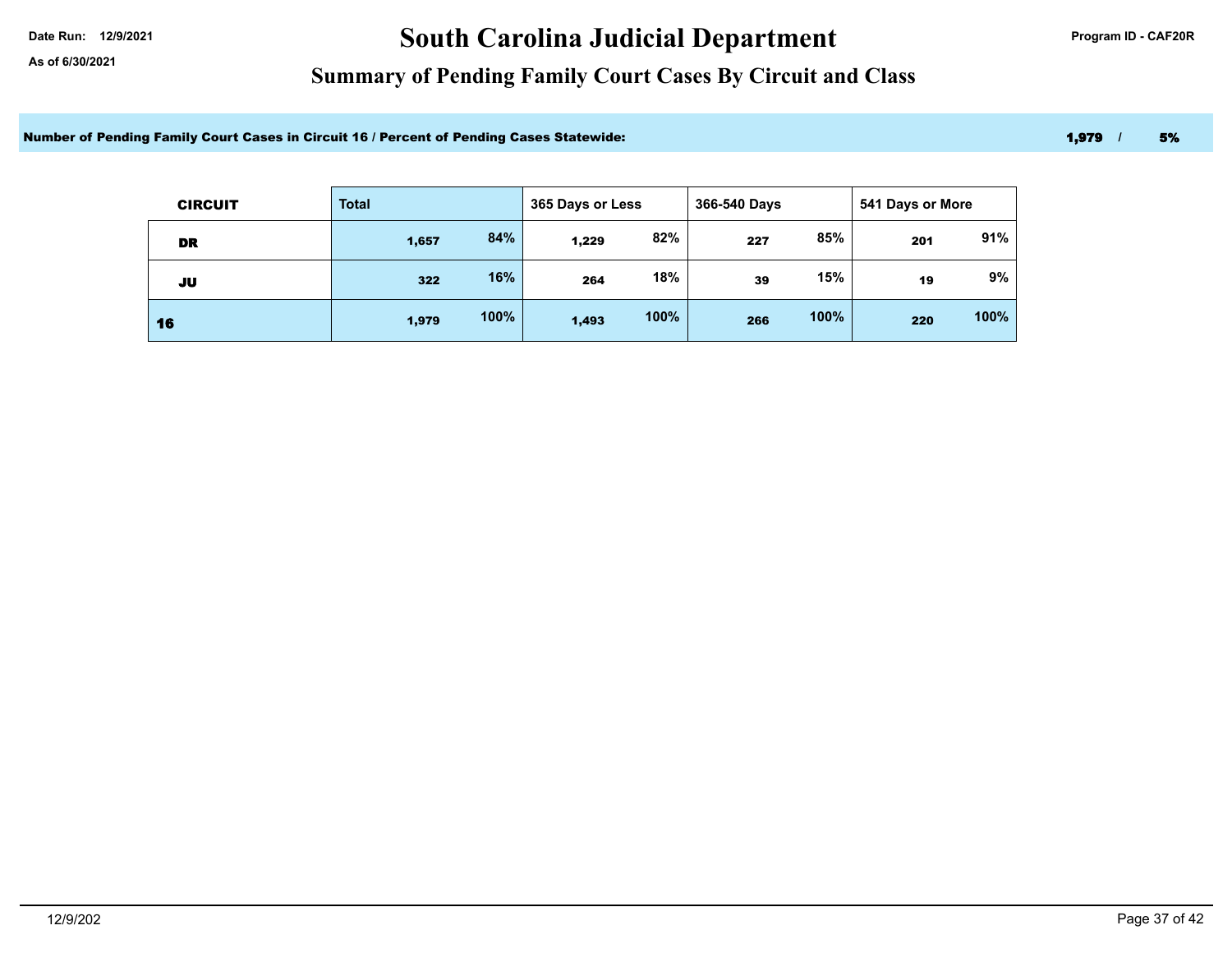# Date Run: 12/9/2021 **Carolina Judicial Department Program ID - CAF20R**

| <b>County</b>       | <b>Total</b> |      | 365 Days or Less |     | 366-540 Days   |       | 541 Days or More     |       |
|---------------------|--------------|------|------------------|-----|----------------|-------|----------------------|-------|
|                     |              |      |                  |     |                |       |                      |       |
| <b>Abbeville</b>    | 136          | 100% | 83               | 61% | 25             | 18%   | 28                   | 21%   |
| <b>Aiken</b>        | 1,104        | 100% | 847              | 77% | 185            | 17%   | 72                   | 7%    |
| <b>Allendale</b>    | 50           | 100% | 31               | 62% | 10             | 20%   | $\mathbf{9}$         | 18%   |
| <b>Anderson</b>     | 1,493        | 100% | 1,138            | 76% | 238            | 16%   | 117                  | $8\%$ |
| <b>Bamberg</b>      | 78           | 100% | 70               | 90% | 4              | $5\%$ | $\blacktriangleleft$ | $5\%$ |
| <b>Barnwell</b>     | 182          | 100% | 150              | 82% | 24             | 13%   | 8                    | $4\%$ |
| <b>Beaufort</b>     | 997          | 100% | 782              | 78% | 168            | 17%   | 47                   | $5\%$ |
| <b>Berkeley</b>     | 1,802        | 100% | 1,241            | 69% | 217            | 12%   | 344                  | 19%   |
| <b>Calhoun</b>      | 70           | 100% | 55               | 79% | $\overline{7}$ | 10%   | 8                    | 11%   |
| <b>Charleston</b>   | 4,221        | 100% | 2,439            | 58% | 726            | 17%   | 1,056                | 25%   |
| <b>Cherokee</b>     | 473          | 100% | 396              | 84% | 57             | 12%   | 20                   | $4\%$ |
| <b>Chester</b>      | 199          | 100% | 142              | 71% | 23             | 12%   | 34                   | 17%   |
| <b>Chesterfield</b> | 419          | 100% | 255              | 61% | 63             | 15%   | 101                  | 24%   |
| <b>Clarendon</b>    | 217          | 100% | 161              | 74% | 31             | 14%   | 25                   | 12%   |
| <b>Colleton</b>     | 259          | 100% | 207              | 80% | 41             | 16%   | 11                   | $4\%$ |
| <b>Darlington</b>   | 523          | 100% | 362              | 69% | 87             | 17%   | 74                   | 14%   |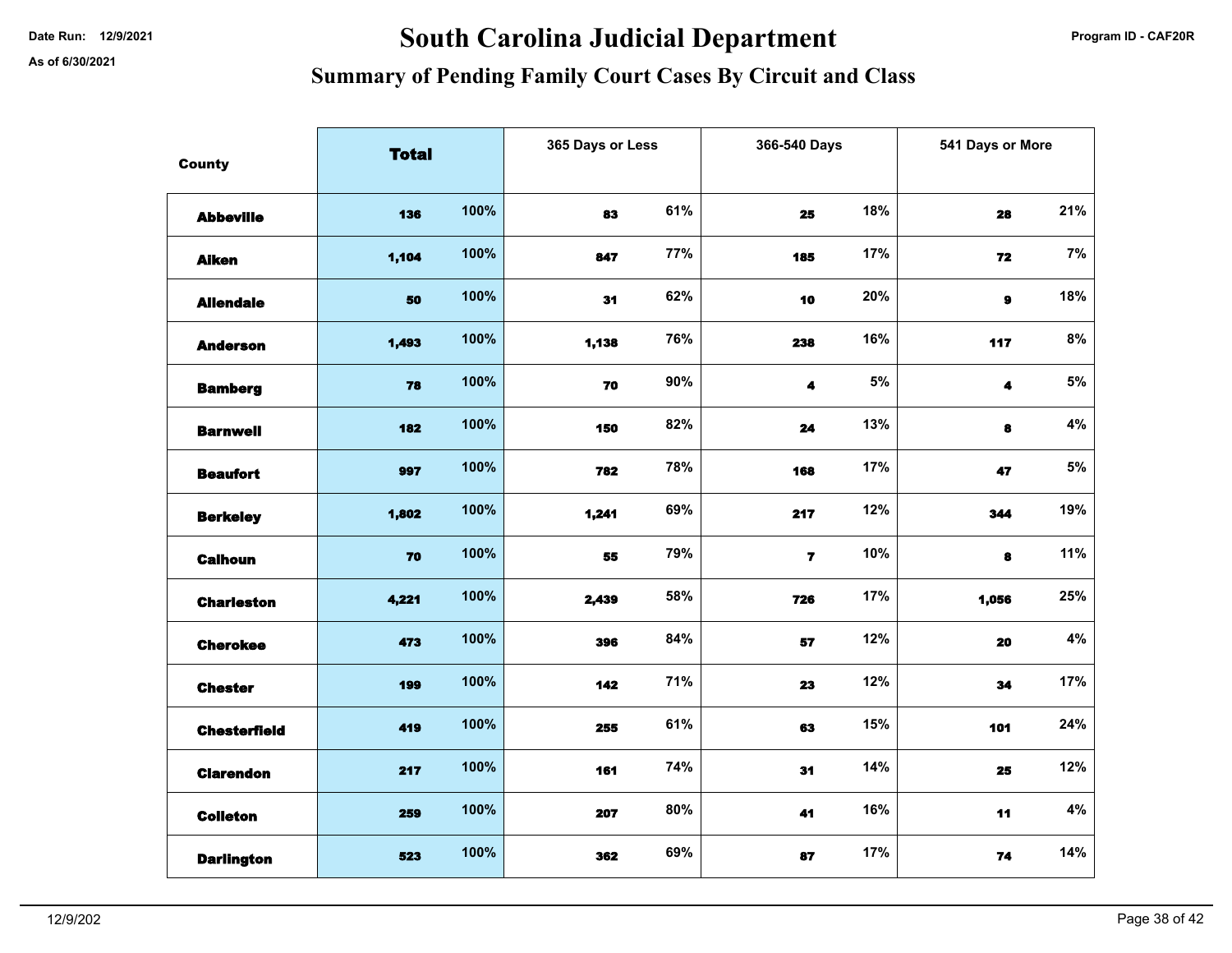# Date Run: 12/9/2021 **South Carolina Judicial Department Program ID - CAF20R**

|                   | <b>Total</b> |      | 365 Days or Less |     |     | 366-540 Days |                      | 541 Days or More |  |
|-------------------|--------------|------|------------------|-----|-----|--------------|----------------------|------------------|--|
|                   |              |      |                  |     |     |              |                      |                  |  |
| <b>Dillon</b>     | 352          | 100% | 260              | 74% | 30  | 9%           | 62                   | 18%              |  |
| <b>Dorchester</b> | 1,310        | 100% | 933              | 71% | 239 | 18%          | 138                  | 11%              |  |
| <b>Edgefield</b>  | 128          | 100% | 100              | 78% | 24  | 19%          | $\blacktriangleleft$ | 3%               |  |
| <b>Fairfield</b>  | 295          | 100% | 190              | 64% | 57  | 19%          | 48                   | 16%              |  |
| <b>Florence</b>   | 1,044        | 100% | 815              | 78% | 194 | 19%          | 35                   | 3%               |  |
| Georgetown        | 385          | 100% | 317              | 82% | 51  | 13%          | 17                   | 4%               |  |
| <b>Greenville</b> | 3,628        | 100% | 2,699            | 74% | 568 | 16%          | 361                  | 10%              |  |
| <b>Greenwood</b>  | 438          | 100% | 325              | 74% | 88  | 20%          | 25                   | $6\%$            |  |
| <b>Hampton</b>    | 190          | 100% | 107              | 56% | 49  | 26%          | 34                   | 18%              |  |
| <b>Horry</b>      | 1,554        | 100% | 1,305            | 84% | 196 | 13%          | 53                   | 3%               |  |
| <b>Jasper</b>     | 181          | 100% | 150              | 83% | 19  | 10%          | 12                   | 7%               |  |
| <b>Kershaw</b>    | 630          | 100% | 434              | 69% | 79  | 13%          | 117                  | 19%              |  |
| <b>Lancaster</b>  | 533          | 100% | 422              | 79% | 72  | 14%          | 39                   | $7\%$            |  |
| <b>Laurens</b>    | 419          | 100% | 300              | 72% | 62  | 15%          | 57                   | 14%              |  |
| Lee               | 98           | 100% | 72               | 73% | 11  | 11%          | 15                   | 15%              |  |
| <b>Lexington</b>  | 1,997        | 100% | 1,428            | 72% | 379 | 19%          | 190                  | 10%              |  |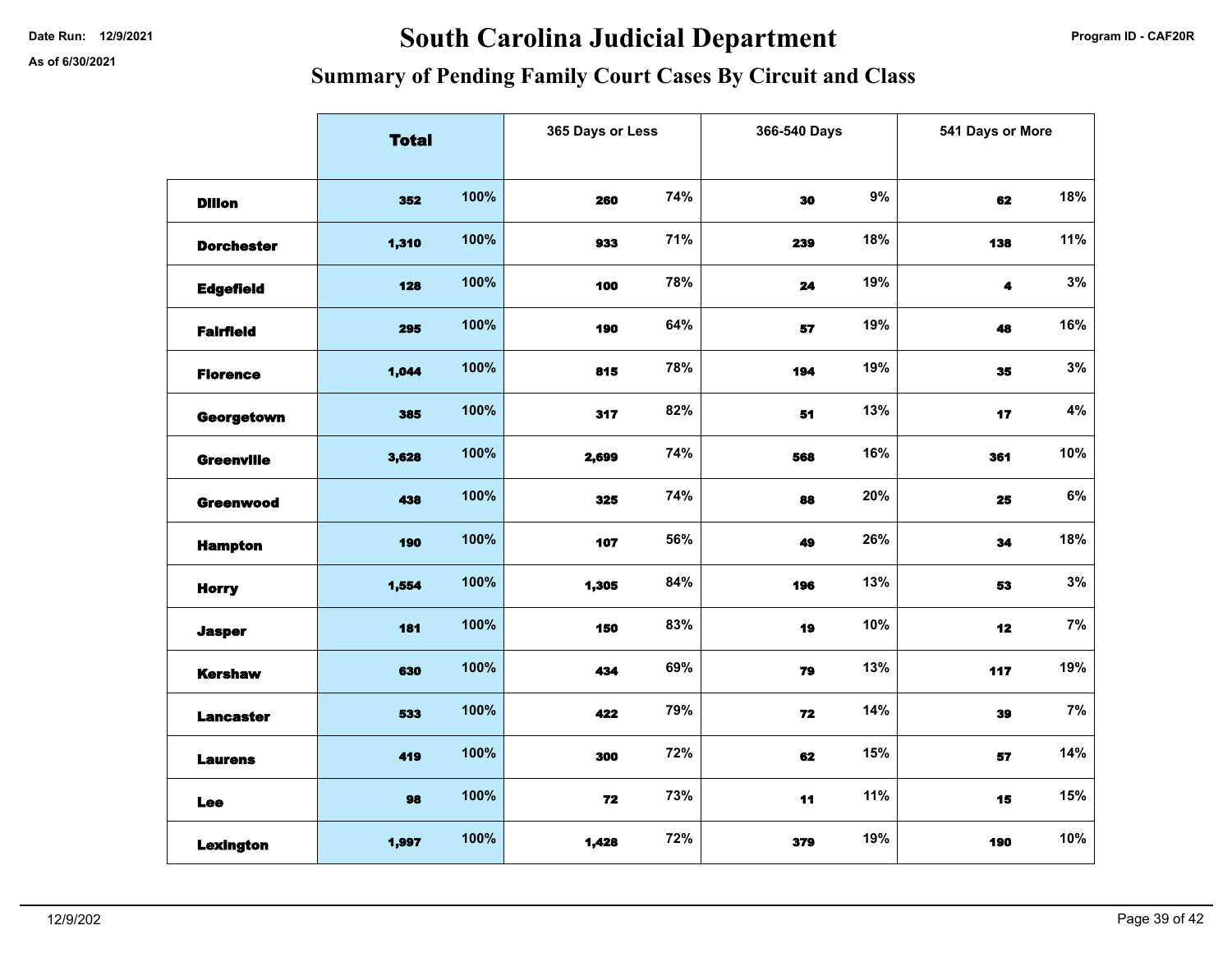# Date Run: 12/9/2021 **Date Run: 12/9/2021** Program ID - CAF20R

|                    | <b>Total</b> |      | 365 Days or Less |     |              | 366-540 Days |                | 541 Days or More |  |
|--------------------|--------------|------|------------------|-----|--------------|--------------|----------------|------------------|--|
|                    |              |      |                  |     |              |              |                |                  |  |
| <b>Marion</b>      | 213          | 100% | 150              | 70% | 24           | 11%          | 39             | 18%              |  |
| <b>Marlboro</b>    | 240          | 100% | 159              | 66% | 42           | 18%          | 39             | 16%              |  |
| <b>McCormick</b>   | 21           | 100% | 18               | 86% | $\mathbf{2}$ | 10%          | $\blacksquare$ | $5\%$            |  |
| <b>Newberry</b>    | 227          | 100% | 155              | 68% | 29           | 13%          | 43             | 19%              |  |
| <b>Oconee</b>      | 527          | 100% | 403              | 76% | 79           | 15%          | 45             | $9\%$            |  |
| <b>Orangeburg</b>  | 503          | 100% | 414              | 82% | 81           | 16%          | 8              | $2\%$            |  |
| <b>Pickens</b>     | 769          | 100% | 624              | 81% | 98           | 13%          | 47             | $6\%$            |  |
| <b>Richland</b>    | 3,457        | 100% | 2,251            | 65% | 520          | 15%          | 686            | 20%              |  |
| <b>Saluda</b>      | 117          | 100% | 89               | 76% | 13           | 11%          | 15             | 13%              |  |
| <b>Spartanbur</b>  | 2,221        | 100% | 1,688            | 76% | 346          | 16%          | 187            | $8\%$            |  |
| <b>Sumter</b>      | 699          | 100% | 506              | 72% | 105          | 15%          | 88             | 13%              |  |
| <b>Union</b>       | 285          | 100% | 229              | 80% | 34           | 12%          | 22             | $8\%$            |  |
| <b>Williamsbur</b> | 192          | 100% | 155              | 81% | 16           | 8%           | 21             | 11%              |  |
| <b>York</b>        | 1,694        | 100% | 1,264            | 75% | 232          | 14%          | 198            | 12%              |  |
| <b>Total</b>       | 36,570       | 100% | 26,321           | 72% | 5,645        | 15%          | 4,604          | 13%              |  |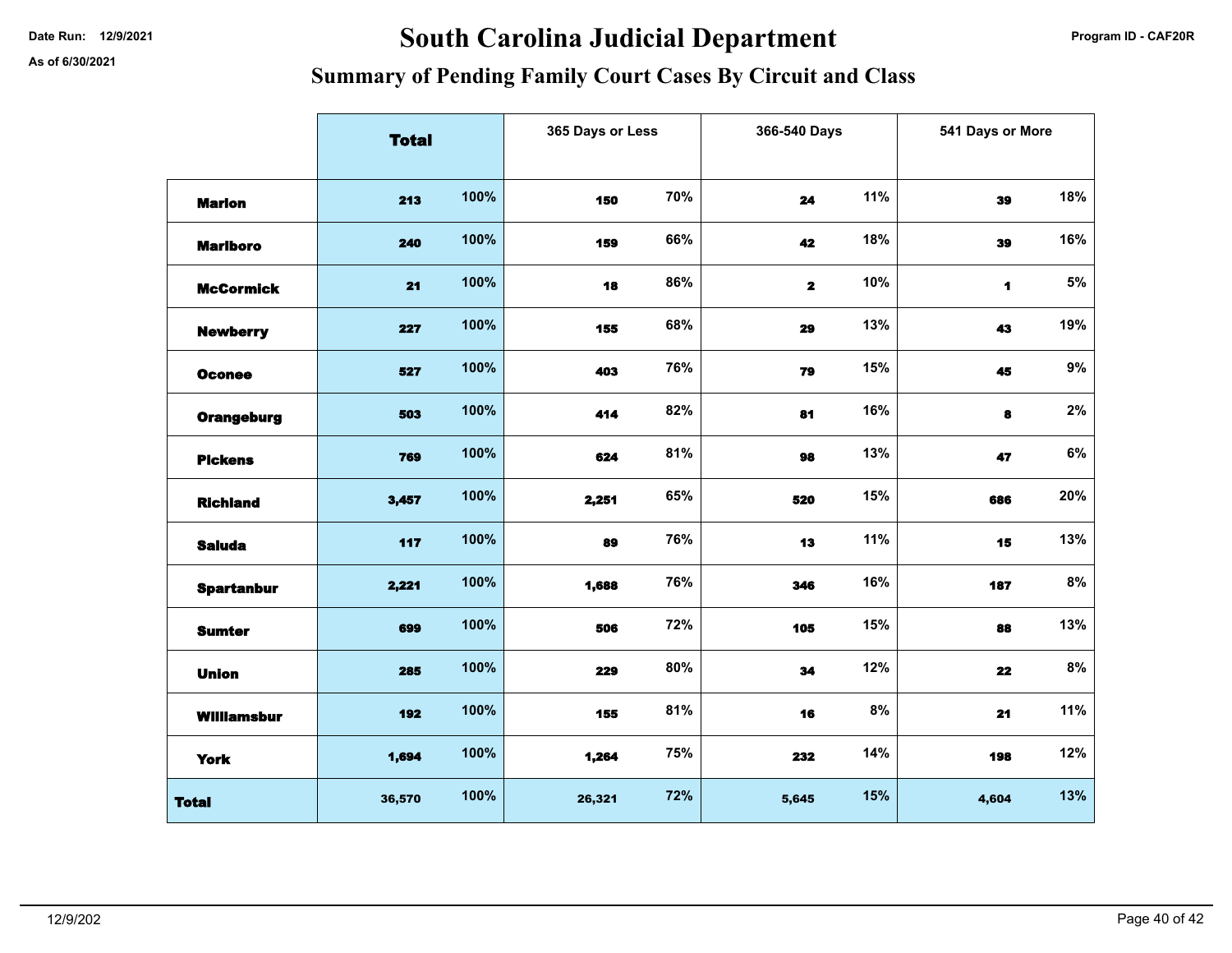# Date Run: 12/9/2021 **South Carolina Judicial Department Program ID - CAF20R**

| <b>STATEWIDE</b> | <b>Total</b> |      | 365 Days or Less |     | 366-540 Days |     | 541 Days or More |       |
|------------------|--------------|------|------------------|-----|--------------|-----|------------------|-------|
|                  |              |      |                  |     |              |     |                  |       |
| 01               | 1,883        | 100% | 1,402            | 74% | 327          | 17% | 154              | 8%    |
| 02               | 1,364        | 100% | 1,067            | 78% | 213          | 16% | 84               | 6%    |
| 03               | 1,206        | 100% | 894              | 74% | 163          | 14% | 149              | 12%   |
| 04               | 1,534        | 100% | 1,036            | 68% | 222          | 14% | 276              | 18%   |
| 05               | 4,087        | 100% | 2,685            | 66% | 599          | 15% | 803              | 20%   |
| 06               | 1,027        | 100% | 754              | 73% | 152          | 15% | 121              | 12%   |
| 07               | 2,694        | 100% | 2,084            | 77% | 403          | 15% | 207              | $8\%$ |
| 08               | 1,220        | 100% | 863              | 71% | 204          | 17% | 153              | 13%   |
| 09               | 6,023        | 100% | 3,680            | 61% | 943          | 16% | 1,400            | 23%   |
| 10               | 2,020        | 100% | 1,541            | 76% | 317          | 16% | 162              | 8%    |
| 11               | 2,263        | 100% | 1,635            | 72% | 418          | 18% | 210              | $9\%$ |
| 12               | 1,257        | 100% | 965              | 77% | 218          | 17% | 74               | $6\%$ |
| 13               | 4,397        | 100% | 3,323            | 76% | 666          | 15% | 408              | $9\%$ |
| 14               | 1,677        | 100% | 1,277            | 76% | 287          | 17% | 113              | $7\%$ |
| 15               | 1,939        | 100% | 1,622            | 84% | 247          | 13% | 70               | $4\%$ |
| 16               | 1,979        | 100% | 1,493            | 75% | 266          | 13% | 220              | 11%   |
| <b>Total</b>     | 36,570       | 100% | 26,321           | 72% | 5,645        | 15% | 4,604            | 13%   |